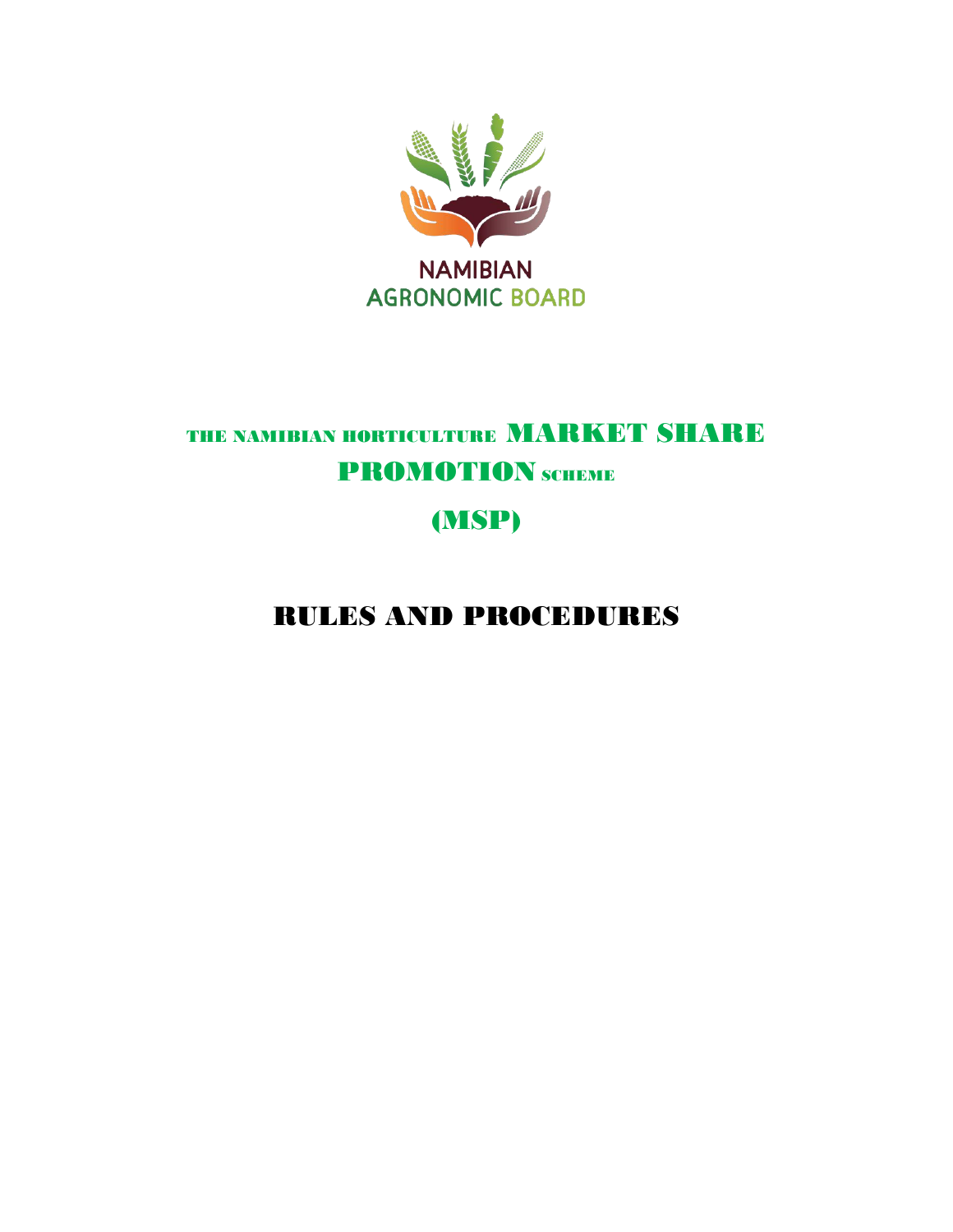# **TABLE OF CONTENTS**

| 5.11                                                                       |  |
|----------------------------------------------------------------------------|--|
| 5.12                                                                       |  |
| 6. CONDITIONS UNDER WHICH TRADER TO TRADER SALES OF NAMIBIAN FRESH PRODUCE |  |
|                                                                            |  |
|                                                                            |  |
|                                                                            |  |
|                                                                            |  |
|                                                                            |  |
|                                                                            |  |
|                                                                            |  |
|                                                                            |  |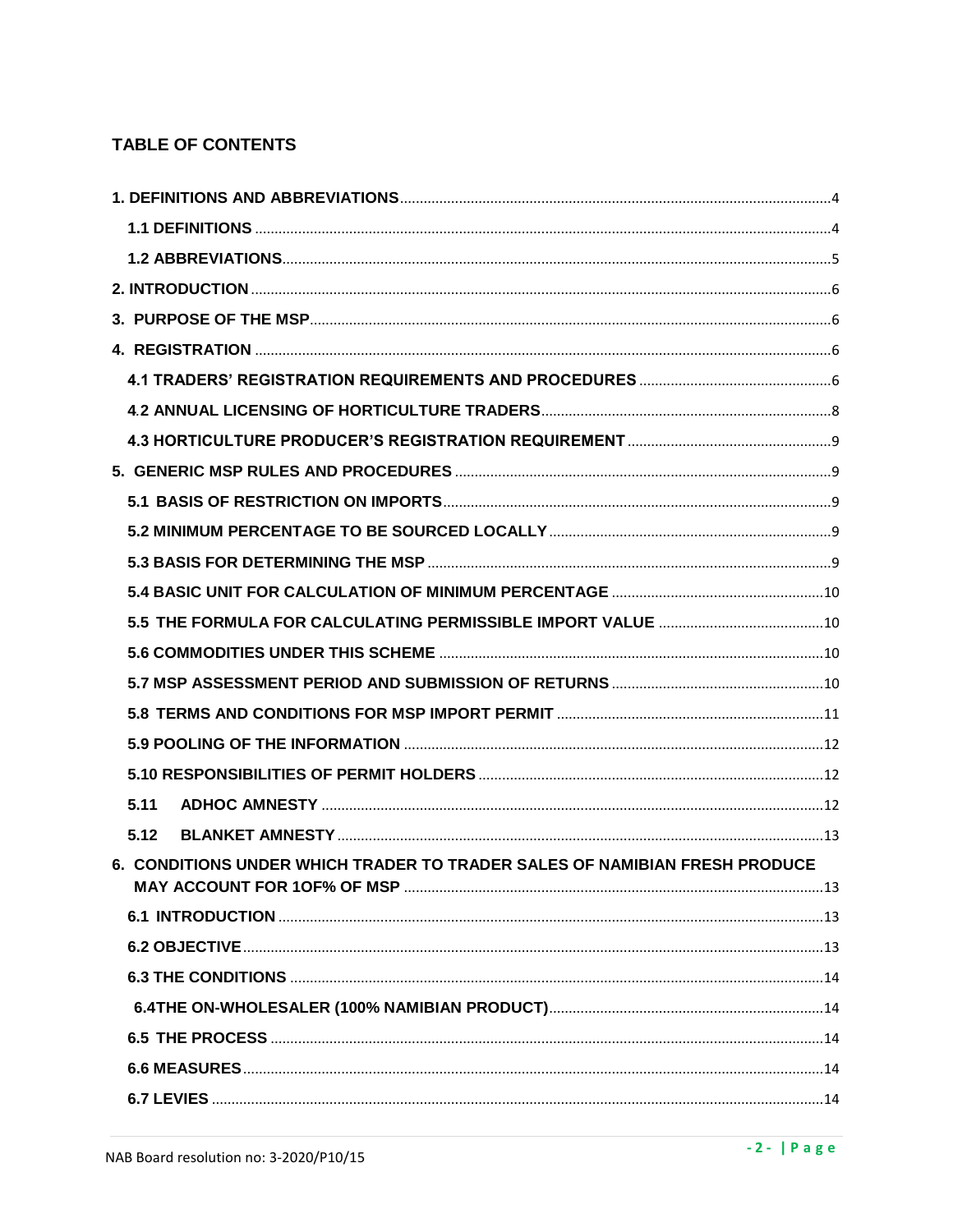| 10.RULES REGARDING TRADING PRODUCERS AND PRODUCING TRADERS IN THE<br>IMPLEMENTATION OF THE CLOSE BORDER PERIODS FOR SPECIAL CONTROLLED |  |
|----------------------------------------------------------------------------------------------------------------------------------------|--|
|                                                                                                                                        |  |
|                                                                                                                                        |  |
|                                                                                                                                        |  |
| 11.1                                                                                                                                   |  |
| 11.2                                                                                                                                   |  |
|                                                                                                                                        |  |
|                                                                                                                                        |  |
|                                                                                                                                        |  |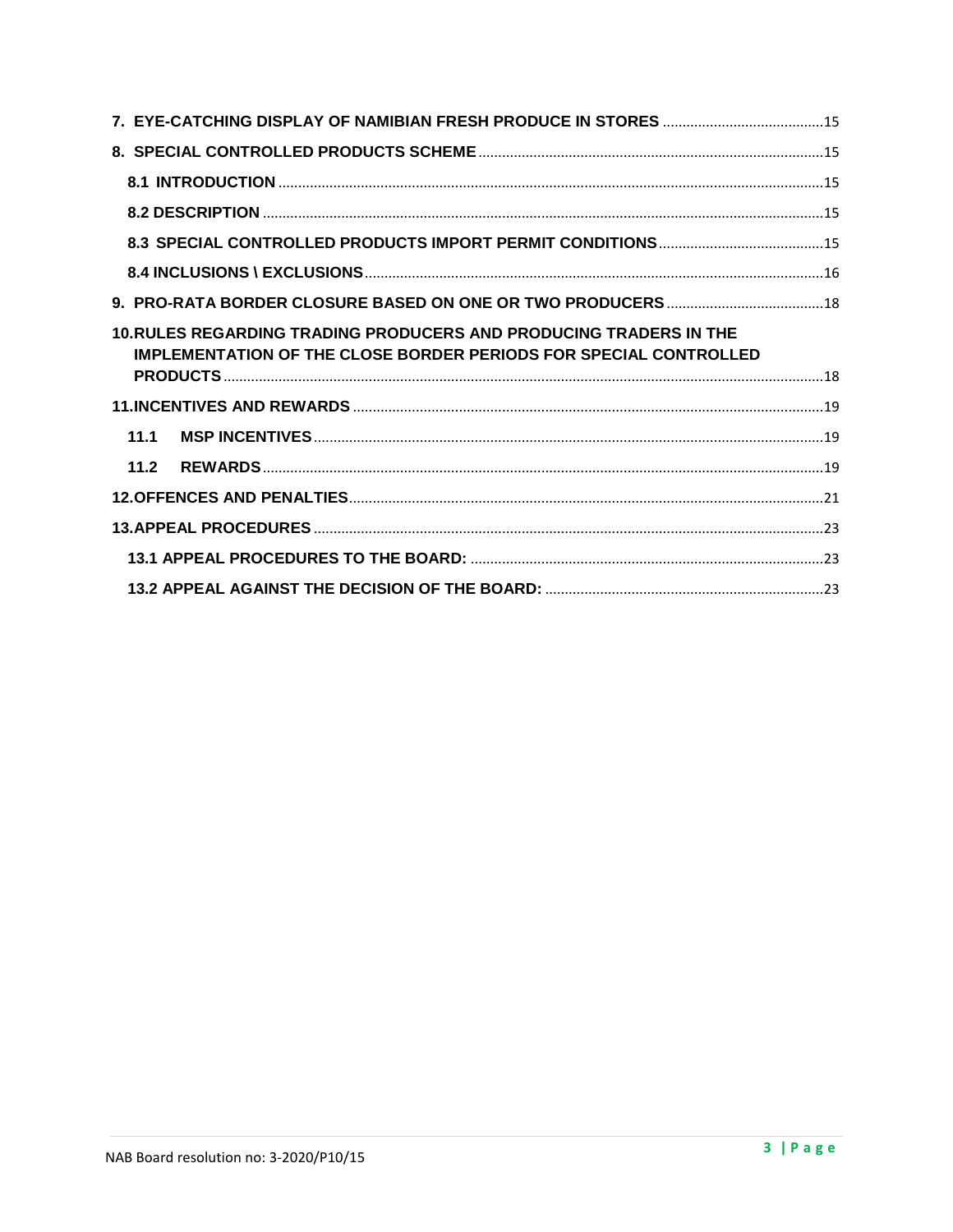## <span id="page-3-0"></span>**1. DEFINITIONS AND ABBREVIATIONS**

## <span id="page-3-1"></span>**1.1 DEFINITIONS**

- **EXED Ad Hoc Amnesty:** The monetary value of local fresh produce that was supposed to be supplied to an importer of fresh produce by the producer/supplier but failed to do so due to unexpected circumstances.
- **Blanket Amnesty:** The difference in actual percentage achieved and minimum percentage given to importers by the authority (NAB) since the national quarterly average actual percentage achieved (MSP) by all importers was less than the minimum threshold percentage.
- **EXECT Anyone who buys fresh fruit and vegetables and redistributes same to schools,** hostels, or any lodging enterprises.
- **Chilled:** any fresh fruit or vegetable with the temperature reduced to around 0C without the products being frozen.
- **Commercial Use:** Fresh produce imported for trading in Namibia.
- **Cooked:** Refers to fruit and vegetables that are cooked by steaming or boiling in water, either whole or in pieces/cuts.
- **Cut:** any fresh fruit or vegetable that has been physically altered from its original form, but remains in a fresh state.
- **Dried:** any Fresh fruit or vegetable that has been dried or dehydrated, either whole or in pieces/cuts.
- **Frozen:** any fresh fruits or vegetables that have had their temperature reduced and maintained to below their freezing point.
- **EXED Importer:** A person or company that brings horticultural products into Namibia from abroad for sale.
- **Market Share Promotion:** Refers to the Market Share Promotion scheme for horticulture subjected to a minimum percentage of Namibian fresh produce to be purchased locally by an importing trader as defined by the Board from time to time.
- **MSP Assessment Period:** Three months period in which data from such months is used to calculate the quarterly MSP for the next permit period.
- **On-Wholesaler (100%):** A wholesaler based in Namibia, who buys 100% local fresh produce and resells it to other traders to allow one or more of such other traders to treat such purchases as counting 100% Namibian in terms of the MSP.
- **Permit Period:** a period in which a permit is valid to be used for the importation of fresh produce.
- **Preserved:** Refers to fresh fruit and vegetables soaked in brine or vinegar, or other liquids, either whole or in pieces/cuts.
- **Primary Trader:** Any trader who buys fresh fruit and vegetables directly from local producers and resells them to a consumer.
- **Retailer:** Anyone who purchases and resells fresh fruits and vegetables to the public.
- **EXECONDARY Trader:** Any trader who buys fresh fruit and vegetables from a primary trader and resells the same to a consumer.
- **Special Controlled Product:** A gazetted controlled product that has a closed border period for importation during the time of sufficient local availability.
- **Whole:** any fresh fruit or vegetable that has not been altered from its original form.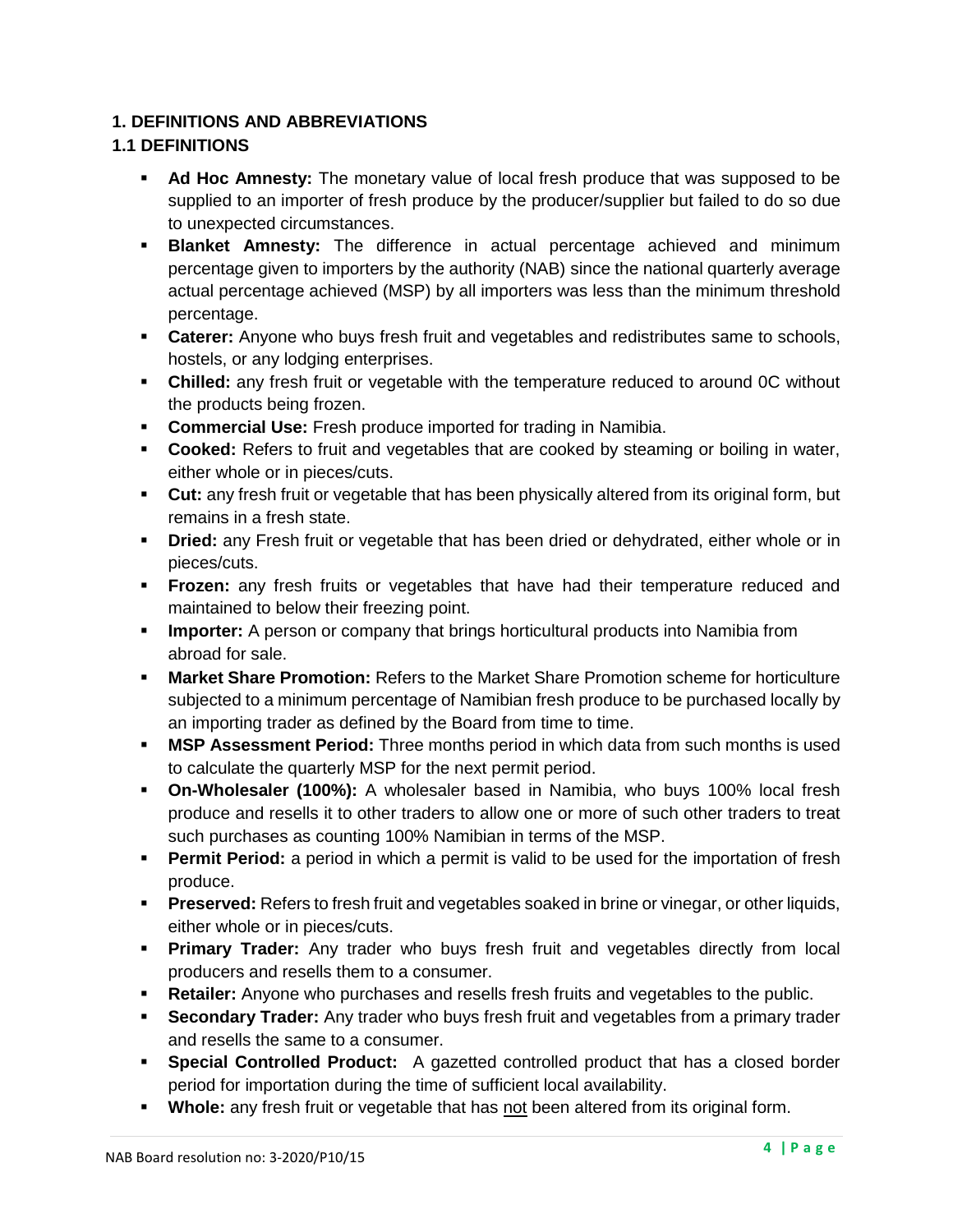▪ **Wholesaler:** Anyone who purchases and resells fresh fruit and vegetables in bulk to any other business or retailer.

#### <span id="page-4-0"></span>**1.2 ABBREVIATIONS**

- **AMID** Agricultural Marketing Information Database
- **HACCP** Hazard Analysis and Critical Control Point
- **MSP** Market Share Promotion
- **NAB** Namibian Agronomic Board
- **NHAC** National Horticulture Advisory Committee
- **SCP** Special Controlled Product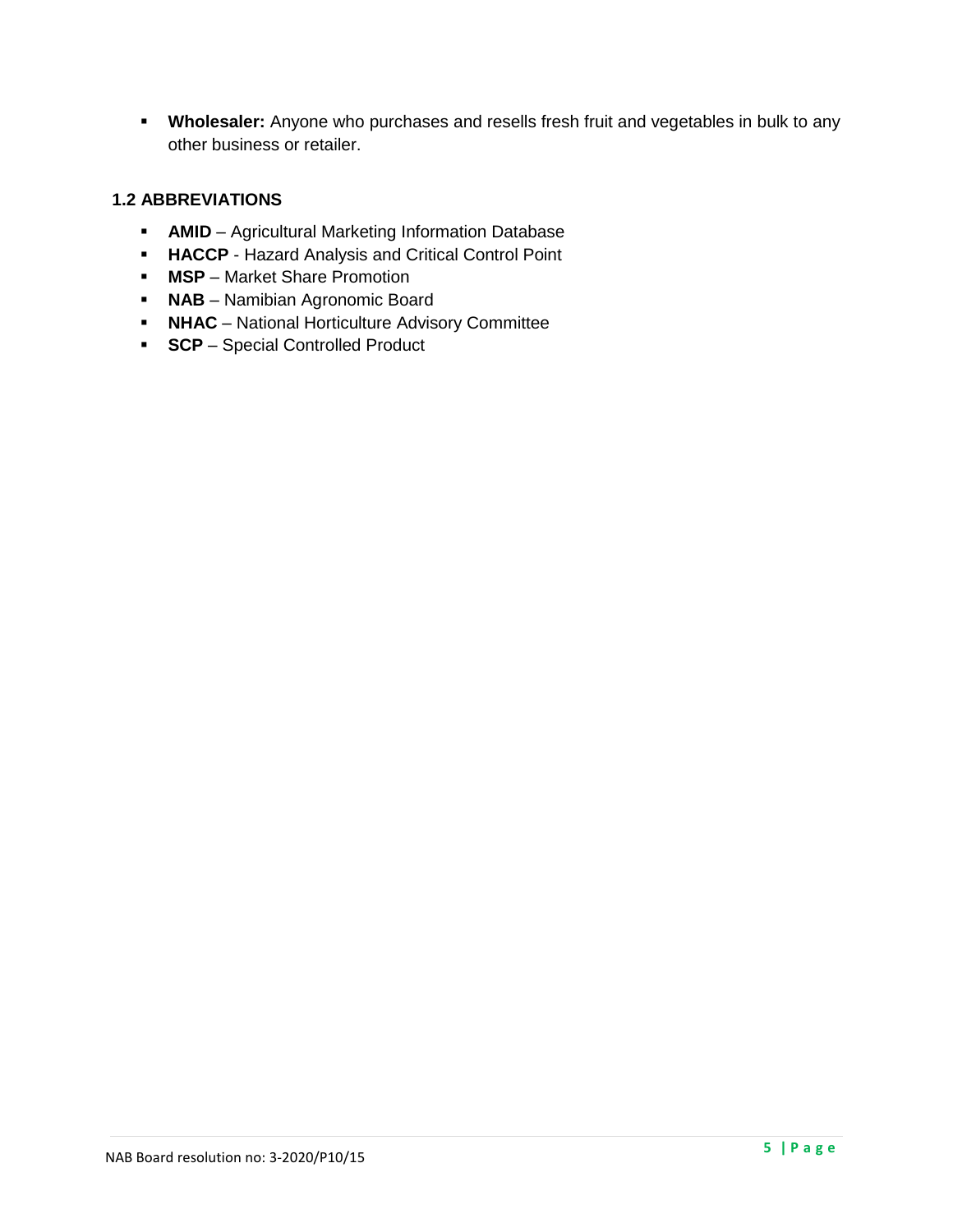#### <span id="page-5-0"></span>**2. INTRODUCTION**

The horticulture industry in Namibia has grown from strength to strength since the establishment of the National Horticulture Development Initiative (NHDI) in September 2002, by the Namibian Agronomic Board. This was realised after fresh fruit and vegetables were gazetted as controlled products under Section 2(a) of the Agronomic Industry Act (Act No. 20 of 1992).

This initiative was started and funded by the Ministry of Agriculture, Water and Forestry and established to promote the production and marketing of local fresh produce import substitution, agro-processing, and exportation of local fresh produce. The objective of the NHDI is to stimulate local production of fruit and vegetables to contribute towards:

- Increased National food self-sufficiency
- **■** Increased National food-security
- **■** Import substitution
- **Employment creation**
- Stimulation of the Economy in general

The NHDI is being implemented through the Namibian Horticulture Market Share Promotion scheme, commonly known as MSP. Under this scheme, importers are obliged to ensure that a minimum percentage (%) of their horticultural produce purchases consist of Namibian grown products, before qualifying for an import permit in a given quarter. The MSP % was increased from merely 5% in 2005 and currently stands at 47%. If they do not meet the required percentage they are curtailed in their imports, pro-rata, in the subsequent quarter. This document must be read together with the import, export, and transit rules and regulations for agronomic and horticultural products.

#### <span id="page-5-1"></span>**3. PURPOSE OF THE MSP**

The purpose of the Namibian Horticulture Market Share Promotion is to promote the local sales of locally produced fresh fruit and vegetables by potentially restricting the direct importation of these products by importers such as wholesalers, catering companies, and retailers.

#### <span id="page-5-2"></span>**4. REGISTRATION**

#### <span id="page-5-3"></span>**4.1 TRADERS' REGISTRATION REQUIREMENTS AND PROCEDURES**

- Horticulture traders are required to complete the application form for registration obtained from NAB. The applicant will be required to provide NAB with the following documentation during the registration process:
	- A. Certified copy of company registration or founding statement.
	- B. Certified copy of ID of the applicant (company owners).
	- C. Certified copy of the Certificate of good standing with the Social Security Commission and the Namibian Receiver of revenue.
	- D. Certified copy of a Health or Fitness certificate issued by Municipality or Ministry of Health and Social Services for the facility where fresh fruits and vegetables will be handled. Only applicable in cases where the trade of fresh fruits and vegetables is to be done from a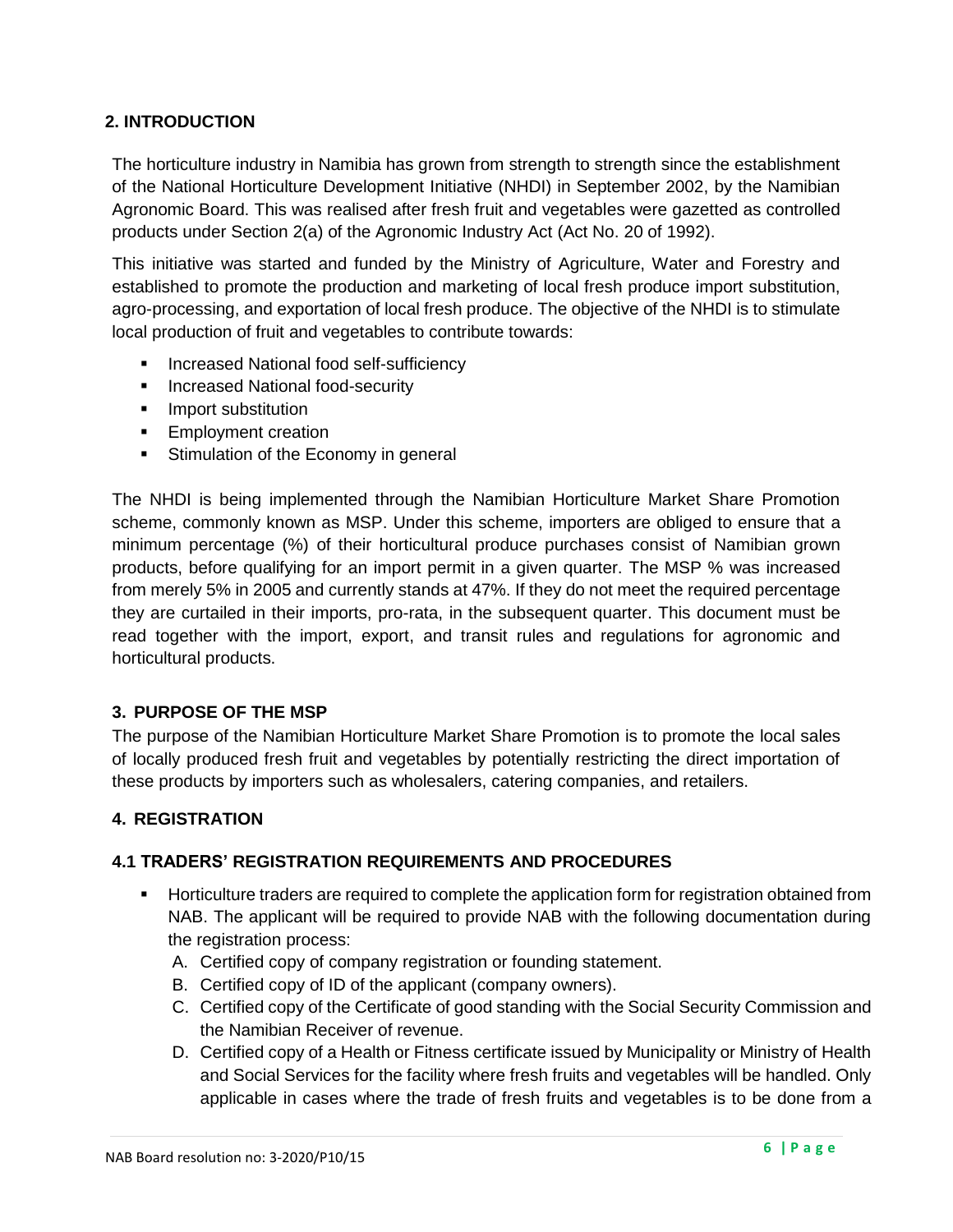facility.

- E. The facility will be inspected by NAB for compliance with basic Hazard Analysis Critical Control Point (HACCP) principles, based on the NAB checklist. Only applicable in cases where the trade of fresh fruits and vegetables is to be done from a facility.
- F. The six (6) months planting agreement signed by both parties i.e. the producer or supplier of 100% Namibian fresh produce.
- **.** In terms of traders who intend to import fresh fruits and vegetables, the applicant is required to pay both the import and selling levies upfront (twice the value of the declared amount to be imported for the first time) i.e. 5% import levy plus 1.4% selling levy, is equals to 6.4% multiplied by 2 is equals to 12.8% levy deposit payable by all first time importers, and from there onwards, levies shall be paid monthly once the monthly returns are submitted to NAB.
- According to Government Gazette No 5645 31 December 2014, all importing traders of controlled horticulture produce are required to pay a 5% import levy and 1.4% selling levy upon issuance of the import permit and an invoice shall be issued by the border official on duty to confirm the receipt of the payment.
- **The levies are paid directly to NAB Finance division, and once the levies deposit has been** paid, the proof of payment shall be submitted to NAB for the permit to be issued.
- **•** Once the proof of payment has been received by the NAB responsible for the issuance of permits, a restricted import permit shall be issued valid for 1 month only.
- At the end of the permit period issued, the importer shall be re-assessed to determine whether he/ she complied with the MSP requirements, and therefore shall be required to submit all the proof of purchases of 100% Namibian products and imported products during the permit period under review, and only until then shall NAB continue issuing permits to the importer.
- The levies paid in advance (deposited) shall be credited to the importer if the declared import permit value is utilized or refunded if the declared import permit value is not utilized at all or only a portion of the permit value is utilized.
- **•** A first-time importer who does not purchase 100% Namibia fresh produce but rather imported only, would not be issued with a permit for 12 months. This will discourage importing traders who are not enthusiastic about the local horticulture industry development initiative.
- An importer who does not import for a period longer than 3 months shall be required to reregister as an importer and submit all the required documents, pay the 12.8% levies deposit, and in cases where the importer was only trading local fresh produce without importing all the outstanding monthly returns for the entire period must be submitted.
- **•** The importer will also be required to settle any outstanding levies with NAB before an import permit is finally issued again. This specific rule does not only apply to first-time importers but rather to all importers.
- Once given the second permit, the traders/ importers shall be required to submit monthly returns for all purchases (Import, local purchases, as well as declared exports) before the  $10<sup>th</sup>$ day of each month, in the format acceptable to NAB.
- Based on the monthly returns submitted to the NAB, the trader shall pay a levy of 1.4% on locally produced products based on the purchase price, and 5% on imported products on landed cost. The trader shall collect the producer levy of 1.4% charged on the selling price of the producer's price, and pay it over to the NAB.
- **•** Should the trader choose not to submit the monthly returns, no permits shall be issued until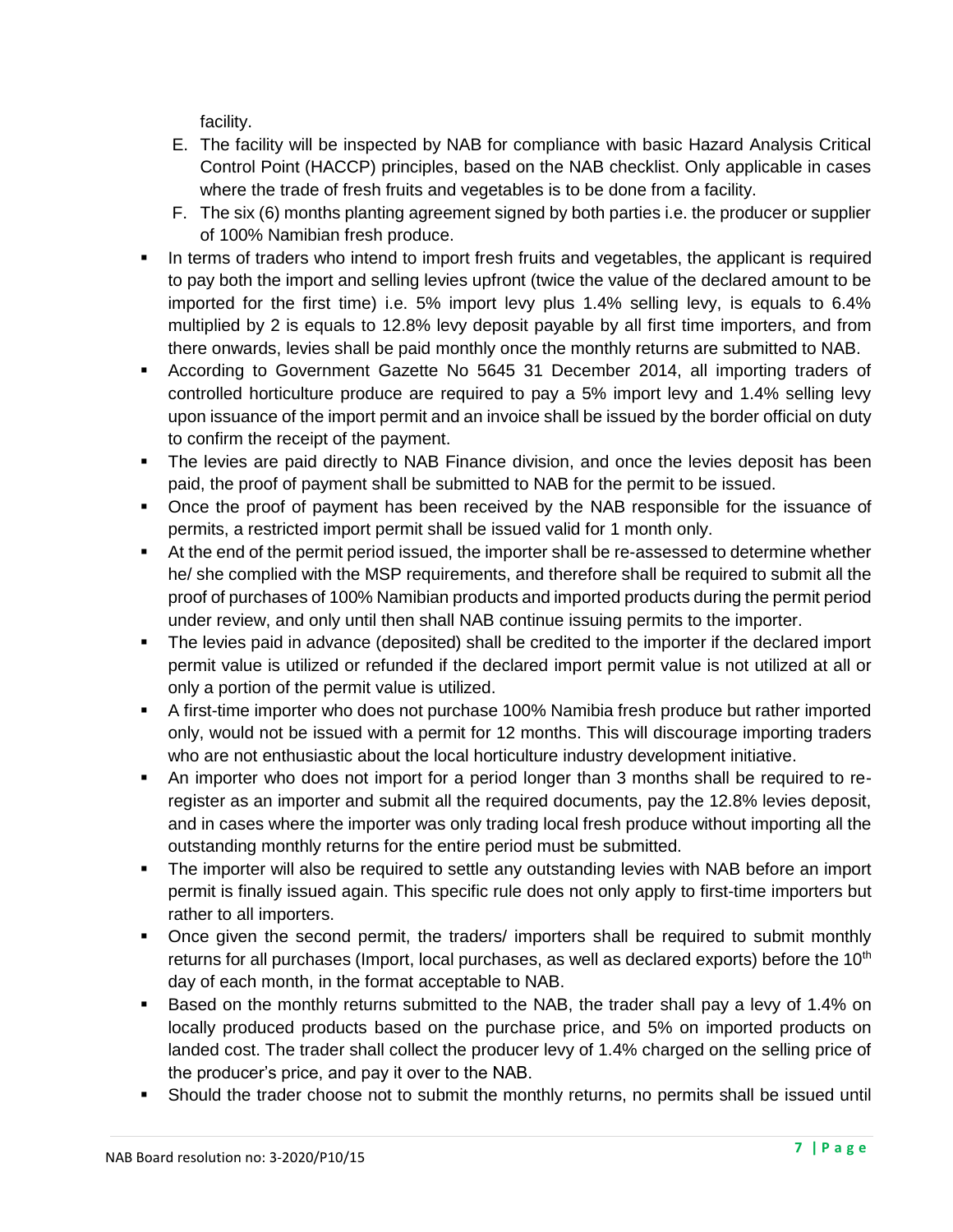such time when all the monthly returns are submitted to NAB.

- Quarterly NAB shall calculate how much each registered importer is qualified to import based on a formula stipulated under section one of this document.
- All registered traders shall be strictly required to conduct business in the registered facility only, any new facility must be inspected by NAB for basic Hazardous Critical Control Point (HACCP) standard requirements, before conducting business.

# <span id="page-7-0"></span>**4***.***2 ANNUAL LICENSING OF HORTICULTURE TRADERS**

## **4.2.1 ISSUANCE OF THE ANNUAL TRADING LICENSE**

- i) All new traders are required to meet the existing registration requirements as stipulated in 4.1 of this document, before being issued with the horticulture annual trading license.
- ii) The license shall be valid for twelve (12) months and shall be renewed one (1) month in advance, before the expiry date.
- iii) The license issued to a trader is not transferrable and cannot be sold to another person.
- iv) No fees apply to the issuance of the annual trading license.
- v) Import permits shall only be issued to traders with a valid license and this is to ensure that only licensed traders are allowed to import.
- vi) The license shall only be issued to formal traders, and such traders shall not be allowed to sell horticultural products in the streets.

# **4.2.2 ANNUAL TRADING LICENSE RENEWAL CONDITIONS**

All horticulture traders who are already registered with the NAB shall be required to obtain an annual trading license and must comply with the following:

- (i) Must not have outstanding monthly returns or statutory levies/fees from the previous license period.
- (ii) The facility must pass the basic Hazard Analysis Critical Control Point (HACCP) principles based on the NAB checklist used during the registration of new traders.
- (iii) The traders must have complied with the eye-catching display of Namibian products in stores and adverts.
- (iv) Must furnish the NAB inspector with the latest good standing from the Social Security Commission and the Ministry of Finance.
- (v) Must submit a twelve (12) months growing programme with the Namibian producers, in the format prescribed by NAB.

## **4.2.3 SPECIFIC PUNITIVE MEASURES FOR NON-COMPLIANCE**

Under the Agronomic Industry Act, (Act No. 20 of 1992), Section 10 (1) (p) trading without a valid license will result in the closing down of the facility by the NAB Inspectors, until such time when there is full compliance, and no import permit shall be issued to such traders.

In case of non-compliance to the rules and procedures of the MSP rules and import permit rules, may result in revoking of the trading license for three (3) months or longer, after the third offense, and until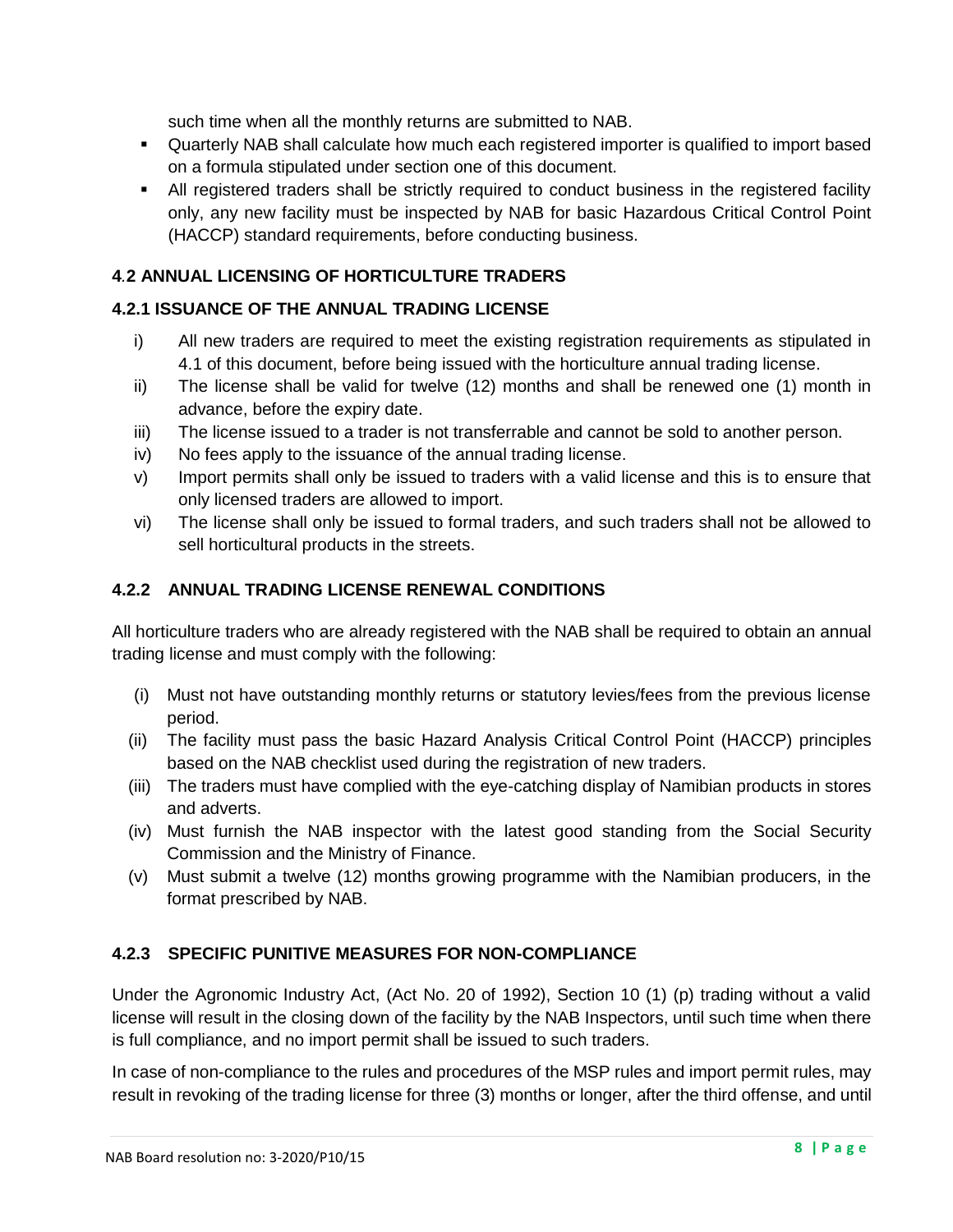such time when there is full compliance. Products traded in a facility that is not licensed or without a valid trading license shall be confiscated and donated to a charity organization, at the discretion of the NAB.

## <span id="page-8-0"></span>**4.3 HORTICULTURE PRODUCER'S REGISTRATION REQUIREMENT**

- Horticulture producers shall comply with the following registration requirements:
	- A. Complete the application for registration as a producer and submit it to NAB designated official.
	- B. Certified copy of ID or company registration/founding statement.
	- C. Must undertake to submit production forecast data for special controlled products and monitored products to the NAB monthly or as required, in a format prescribed by the NAB. Production data may be as well collected by NAB Officials in the field or on-farm.
- Once registered, a producer registration card with a unique registration number shall be issued by the NAB. The registration card will be used for trading purposes, with the registered traders.

# <span id="page-8-1"></span>**5. GENERIC MSP RULES AND PROCEDURES**

## <span id="page-8-2"></span>**5.1 BASIS OF RESTRICTION ON IMPORTS**

- All importers are obliged to source a certain minimum percentage of their purchases from local producers of fresh fruits and vegetables. Both the mixed fruit and vegetable import permit and the special import permit issued for special controlled products form part of the horticulture import restriction.
- **•** The mixed fruit and vegetable import permit for all controlled products are issued separately from the special controlled products, which require a special import permit.

## <span id="page-8-3"></span>**5.2 MINIMUM PERCENTAGE TO BE SOURCED LOCALLY**

▪ The minimum MSP percentage that importers are obliged to source from local producers is determined by the NHAC and recommended to the NAB board for approval/ endorsement.

## <span id="page-8-4"></span>**5.3 BASIS FOR DETERMINING THE MSP**

The NHAC shall revise, and if necessary adjust, the minimum MSP every quarter based on the following:

- **■** MSP threshold must be determined based on the 6 months forecasted Primary MSP i.e. Estimated imports based on historical data for the corresponding year, same period, and the Estimated Local production for the domestic formal market.
- The forecasted primary MSP will be presented at each NHAC meeting to determine the MSP for the next quarter.
- Should the forecasted Primary MSP point to a decrease in the MSP threshold for that particular period due to low production, the MSP threshold will remain unchanged since the Secondary MSP is in place assist traders to achieve their MSP during that particular period.
- **The 6 months production forecast data to be used to determine the MSP threshold must base** on data collected by officers in the field to improve accuracy and the analysis of the data takes into consideration the 10% margin of error as a result of a possible overestimation of yield and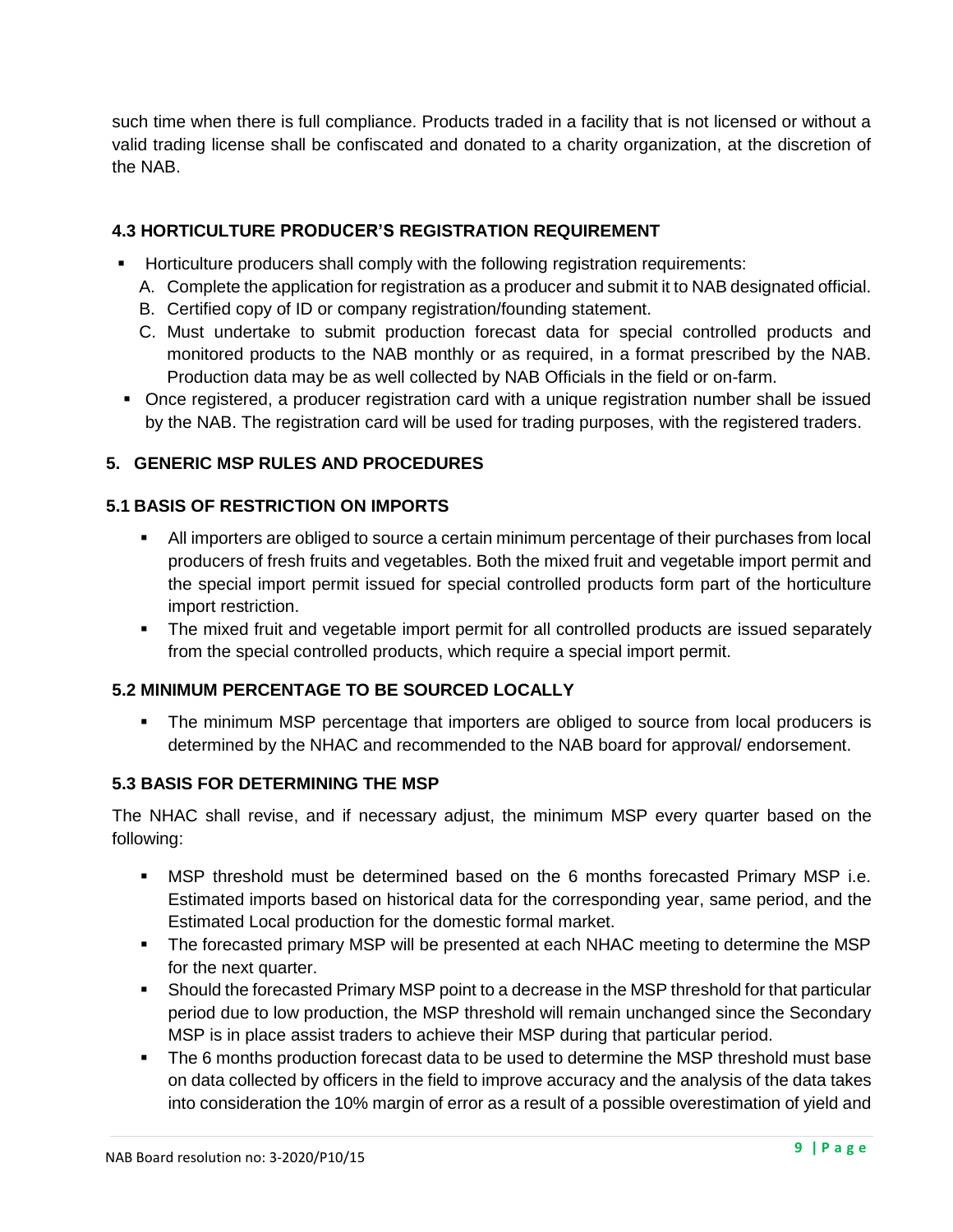post-harvest losses, ultimately increasing the accuracy of the production forecast data.

- The forecasted 6 months shortage in local production for specific products must be communicated to the producers on time to enable producers to fill such gaps.
- For the forecasted Primary MSP to be more accurate, traders are required to only buy horticultural products from producers who are registered as it is a statutory requirement in terms of the Agronomic Industry Act 20 of 1992 section 10 (1), (J). Any purchasing of horticultural products from producers who are not registered with the NAB will not form part of the MSP.
- **•** Fresh fruit and vegetables purchased from producers who are not registered will not be counted for MSP purposes.

#### <span id="page-9-0"></span>**5.4 BASIC UNIT FOR CALCULATION OF MINIMUM PERCENTAGE**

**•** The monetary value expressed in Namibian dollars is the basic unit to be used in any calculation of the minimum percentage required by importers.

#### <span id="page-9-1"></span>**5.5 THE FORMULA FOR CALCULATING PERMISSIBLE IMPORT VALUE**

- Actual achieved percentage = Total actual achieved value divided by Turnover value.
- **■** Maximum Value of Produce to be imported  $=$  y divided by z multiplied by t, In which-
	- Y, represent actual achieved percentage;
	- Z, represent minimum percentage factor; and
	- T, represent total import value in a quarter
- The calculation for permissible import value includes the value of adhoc amnesty, blanket amnesty, and previous credits. Under points 3.12 and 3.13 of this document we discuss the Adhoc and Blanket amnesties. Local purchases shall include locally purchased Namibia fresh produce meant for the both domestic and export market and shall be reported separately on the monthly returns as export to prevent the distortion of the domestic demand figures.

#### <span id="page-9-2"></span>**5.6 COMMODITIES UNDER THIS SCHEME**

▪ All fresh fruit and vegetables listed as controlled products in Government Gazette No 5645, dated 31 December 2014 as amended, are all subject to the Market Share Promotion Scheme.

#### <span id="page-9-3"></span>**5.7 MSP ASSESSMENT PERIOD AND SUBMISSION OF RETURNS**

- The data used to calculate the quarterly permissible imports will always be calculated over a fixed three months or Quarterly **MS Assessment Periods** I.e. **Quarter 1** (December, January, February), **Quarter 2** (March, April, May), **Quarter 3** (June, July, August), **Quarter 4**  (September, October, November) to qualify for the next permit period.
- **•** The minimum MSP as decided by the NHAC will be communicated to all importing traders no later than two weeks before the commencement of the permit period. The affixed **Permit Period** shall include the following: **Quarter 1** (January, February, and March), **Quarter 2** (April, May, and June), **Quarter 3** (July, August, and September), **and Quarter 4** (October, November, and December).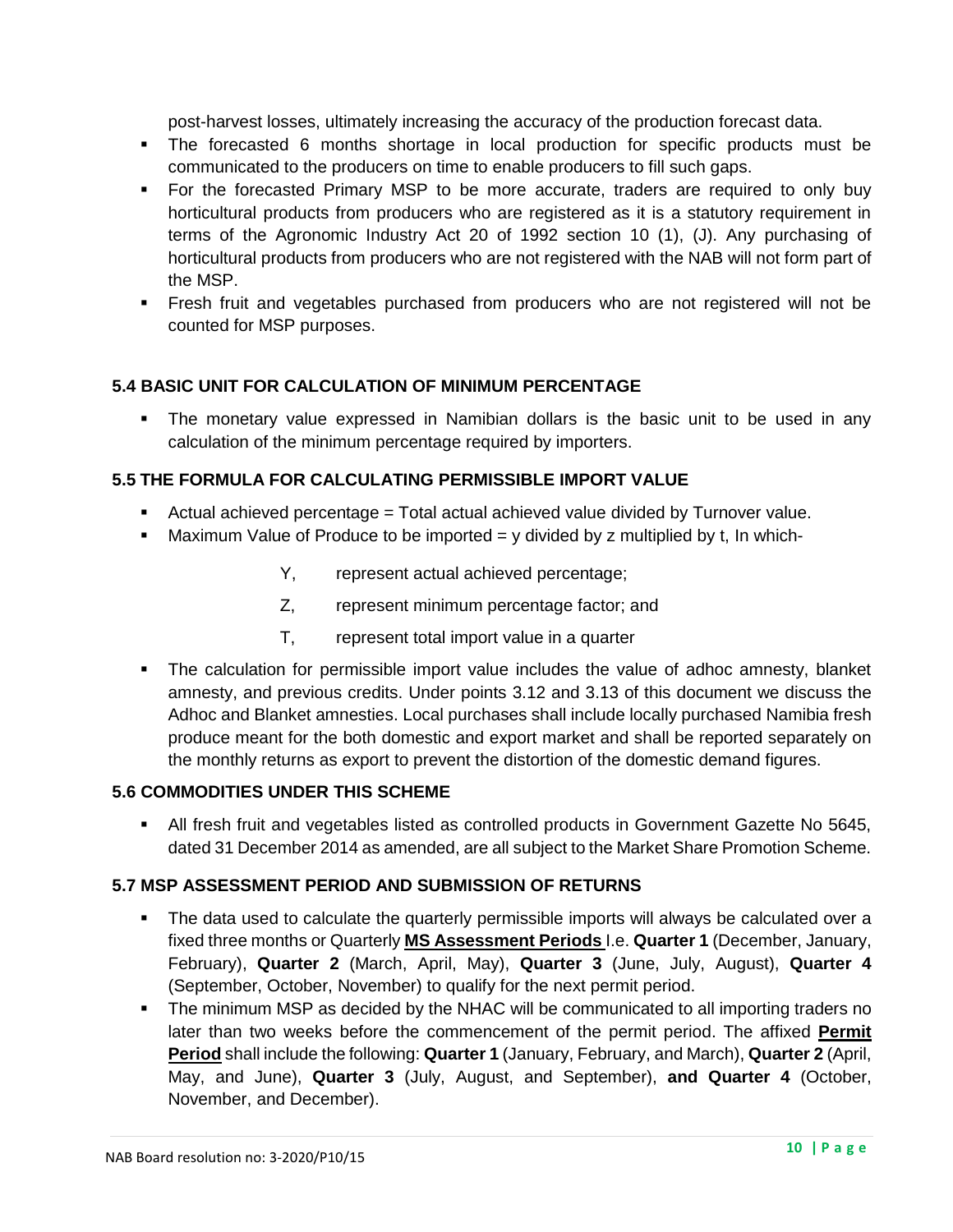- To calculate the minimum MSP, all monthly returns of imports, local purchases, and export by traders shall be submitted to NAB before the 10th day of each month and no permit shall be issued until such time when all the outstanding monthly returns are submitted. A monthly return form must be completed and submitted with all the supporting documents i.e. copies of invoices as proof of purchases.
- NAB will officially inform every importer of their actual MSP achieved and permissible import for the next permit period latest by the 20th day of each month following the beginning of the new permit period (quarter).
- It is important to note that exports also count towards the MSP provided it is reported as such on the monthly returns as opposed to local purchases meant for the domestic market. All proof of export i.e. invoices must be attached to the monthly return form. The monthly return form is in a spreadsheet excel format that enables easy calculation of the MSP achieved.

## <span id="page-10-0"></span>**5.8 TERMS AND CONDITIONS FOR MSP IMPORT PERMIT**

- **•** The import permit for horticulture shall only be issued to registered importing traders.
- The importing trader must undertake to submit all the monthly returns to NAB in the format acceptable before the 10th day of each month, and should always make sure that his/ her levy account is in good standing with NAB Finance Division.
- **.** If the holder of the Permit has procured in Namibia such locally grown horticulture products equal to or more than the minimum percentage factor referred to in 3.6, calculated for three months, such holder shall be entitled to an unlimited Permit for the subsequent quarter.
- **.** If the holder of a permit failed to procure in Namibia such locally grown horticulture products equal to at least such minimum percentage factor, calculated for three months, a permit issued in respect of subsequent quarter shall be limited to a pro-rata maximum as determined under point 3.5 of this document.
- **•** Importers have to ensure that they purchase the minimum percentage described in point 3.6 below of their fresh produce (fruits and vegetables) turnover locally calculated for three months.
- **•** Should an importer purchase some of their fresh fruits and vegetables from other unregistered wholesalers, who also import fresh fruit and vegetables, only the percentage of local sourcing of the latter will be proportionally credited to the purchasing importer (for more information, please read point 3.16 of this document).
- **•** In the event of non-compliance with the minimum requirements, the importer will be penalized as described further on. Importers who get a restricted or limited permit and wish to increase their permissible import value during that current quarter shall be required to complete a threemonth local purchases commitment plan that is subject to review at the end of the three months.
- **•** Should the importer fail to honour the commitment plan at the end of three months, no extra import value shall be allocated to such importers unless such none compliance is justified by Adhoc amnesties that should be submitted to NAB in line with the Adhoc Amnesty rules discussed under point 3.12 of this document.
- **•** Traders must undertake to only buy from producers who are registered with the NAB, and any purchases from unregistered producers will not be part of the MSP.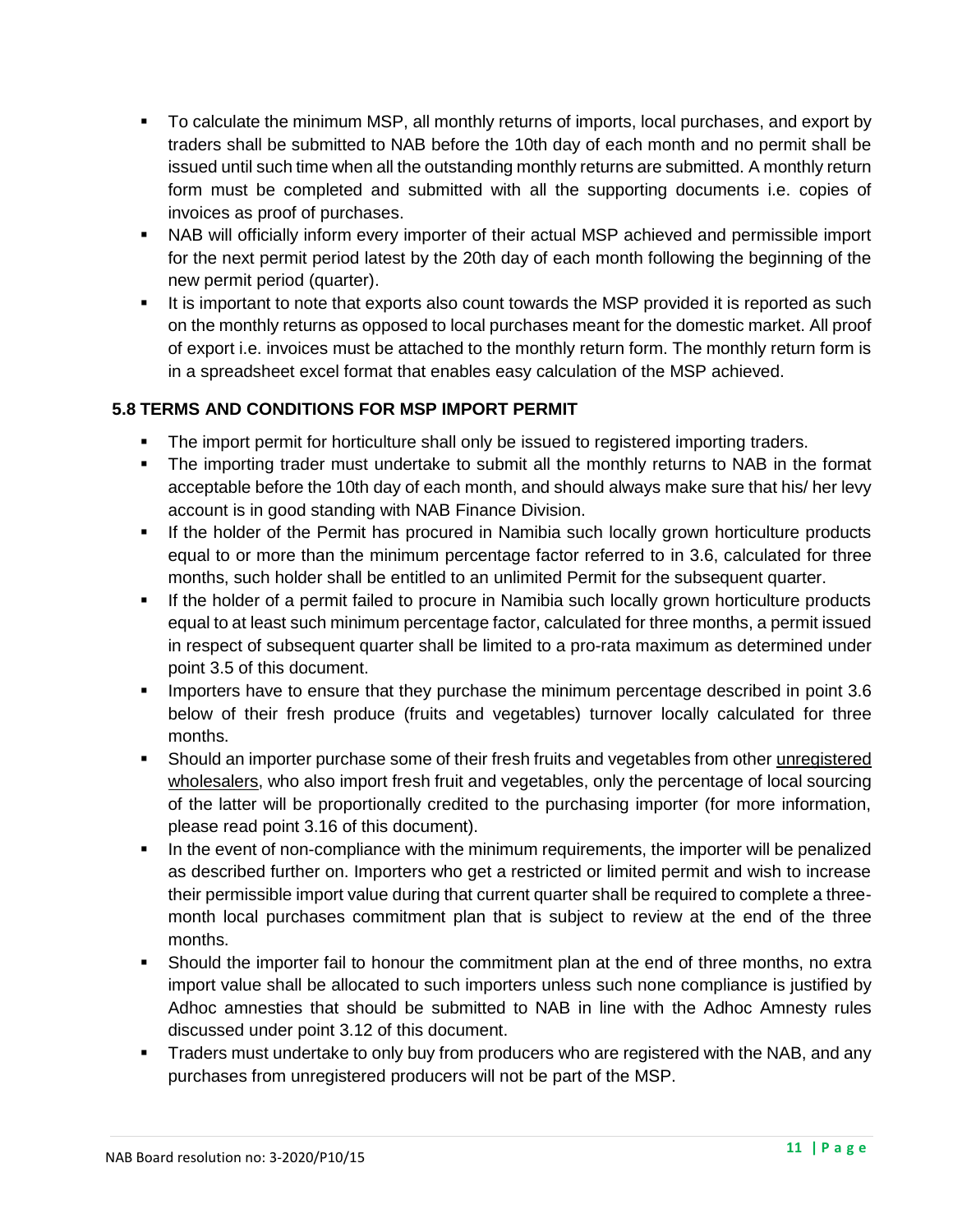#### <span id="page-11-0"></span>**5.9 POOLING OF THE INFORMATION**

▪ Voluntary pooling of information by groups of importers who are also retailers will be allowed. This will allow retailers to achieve the minimum percentage for local purchases.

#### <span id="page-11-1"></span>**5.10 RESPONSIBILITIES OF PERMIT HOLDERS**

- All permit holders are obliged to keep records of all purchases of fruits and vegetables during the MSP permit period, separating purchases of locally produced products from produce imported.
- **.** These records will at least indicate the monetary value of the purchases and should be substantiated by product name, quantity/ weight, invoice date, invoice number, and/ or names of supplier and consignee. Copies of these records should be provided monthly to NAB by the latest the tenth of the subsequent month.

#### <span id="page-11-2"></span>**5.11 ADHOC AMNESTY**

- **•** Adhoc amnesty is issued to importers who had entered into written supply agreements (growing program) with producers but failed to procure due to unexpected circumstances such as heat, cold, diseases, insect infestation, etc.
- The Adhoc Amnesty value will be included in the calculation of the individual MSP, as part of local purchases to allow the individual importer to boost their permissible import value in the next quarter.
- **EXT** All Adhoc amnesty applications must be submitted together with a signed copy of the written supply agreement/ growing program as proof of the agreement that existed between the trader and the producer. No verbal agreement shall be accepted for Adhoc amnesty.
- If a producer fails to supply the agreed product quality, the trader may apply for Adhoc amnesty provided that the product quality requirements are stipulated in the signed supply agreement/ growing program.
- **•** The supply agreement growing program must be signed by both parties before planting, as no overnight supply agreement/ growing program shall be approved.
- **•** The importer will be required to provide the producer with who he had a supply agreement, with verification of the non-supply form, which is to be completed by the producer himself herself and give it back to the trader, upon which the trader will complete the Ad-hoc Amnesty application form, and attach the verification of non-supply completed by the producer/supplier. (Forms can be obtained from the NAB office).
- **•** The respective non-supplied produce must each be mentioned with quantity, approximate value, and date of such non-supply, in the verification of non-supply from the producer.
- **•** On the verification of the non-supply form, the producer should state the reasons for nonsupply.
- **.** It is required that the trader applies for ad-hoc amnesty as it happens rather than to wait for the beginning of a new quarter, at least within 14 days maximum, when it can still be verified on the farm by NAB officers.
- **.** If the application for ad hoc amnesty is approved by NAB, it shall be credited to the importer's local value as part of the quarterly MSP calculation and thus increasing the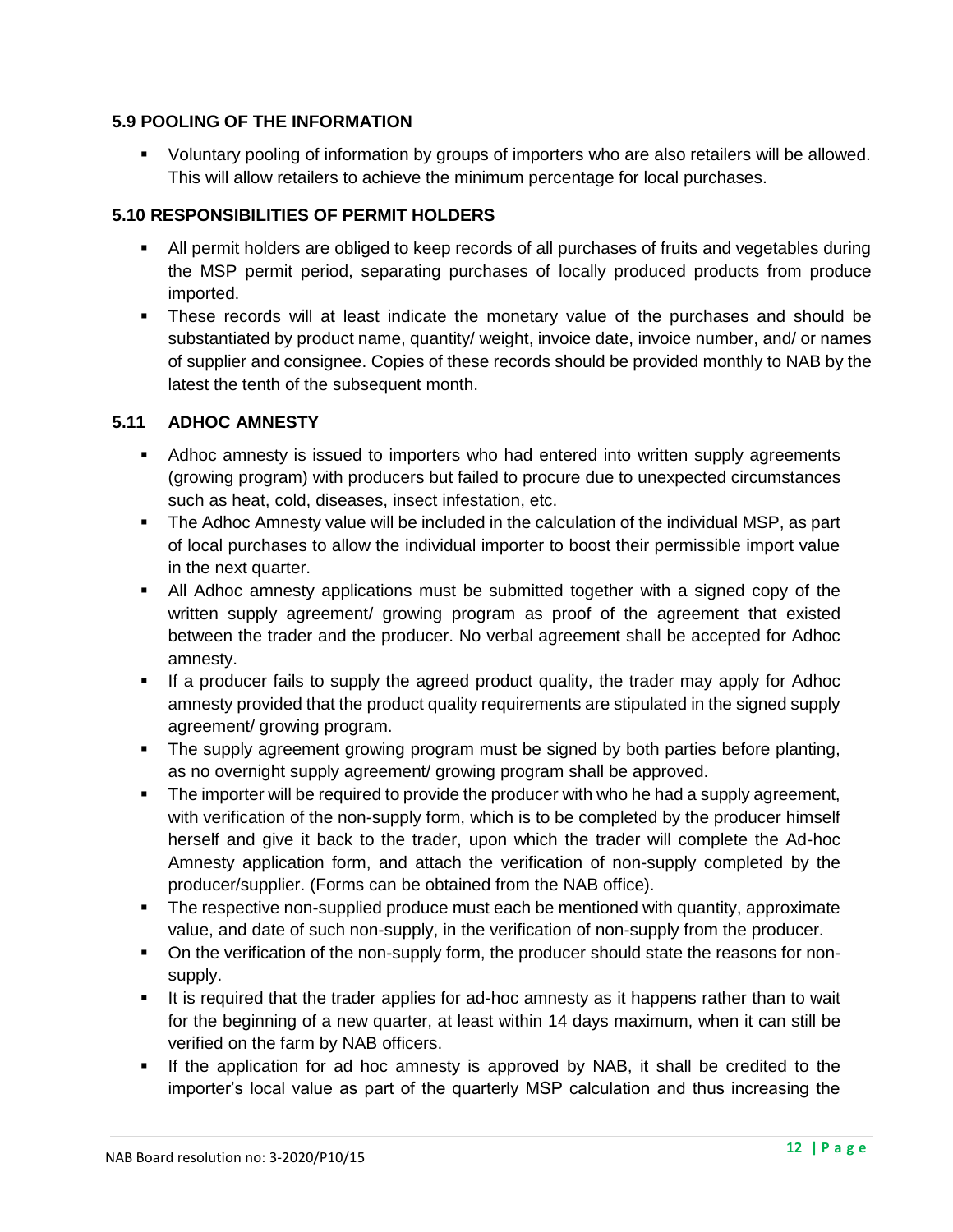import value of a given importing trader.

**EXEDENT Should the producer, for unfair reasons, refuse to give/sign the verification of non-supply,** the trader is required to inform the NAB without delay.

#### <span id="page-12-0"></span>**5.12 BLANKET AMNESTY**

- Should the quarterly national MSP be less than the threshold**,** a blanket amnesty of the difference will be granted automatically to all importing traders.
- The purpose of the blanket amnesty is to generally assist importing traders who found it difficult to source local, due to other reasons associated with unforeseen circumstances, to continue with their business of selling fresh fruits and vegetables without any obstruction.
- Blanket amnesty allows importers to increase their permissible import value for a given quarter based on the average national MSP achieved.
- **Traders who submit their monthly returns after the finalisation of the minimum percentage** (MSP) calculation before the beginning of the new quarter will not qualify for Blanket Amnesty, should there be any.

## <span id="page-12-1"></span>**6. CONDITIONS UNDER WHICH TRADER TO TRADER SALES OF NAMIBIAN FRESH PRODUCE MAY ACCOUNT FOR 1OF% OF MSP**

#### <span id="page-12-2"></span>**6.1 INTRODUCTION**

- **EXECT** All importers are required to achieve the minimum percentage of their local purchases as prescribed in this document. However, the reality is that the production of certain crops is not 'evenly distributed throughout the country, which poses procurement challenges to importing retailers in remote areas such as Lüderitz, Karasburg, Keetmanshoop, Katima Mulilo, Gobabis, Swakopmund, Walvis Bay, Oshikango, etc. who finds it difficult to adhere to this requirement since it is not stipulated that the producers should ensure that their fresh produce will be accessible and available at affordable prices and acceptable quality to the traders.
- It becomes imperative that exceptions about the above cases are implemented. Therefore, for this purpose, the amount bought by the secondary trader is multiplied by the percentage that the primary trader attained in the previous month, counted as apportioned local purchase.
- To stimulate horticulture production in Namibia and to promote local sales of locally produced fresh fruit and vegetables by encouraging importers such as wholesalers, retailers, and catering companies to source locally, 100% wholesalers of Namibian fresh produce shall adhere to these requirements.

## <span id="page-12-3"></span>**6.2 OBJECTIVE**

• The objective of this requirement is to enable primary traders to declare that other secondary traders have bought 100% local produce from them, in their quest to boost their local procurement percentage.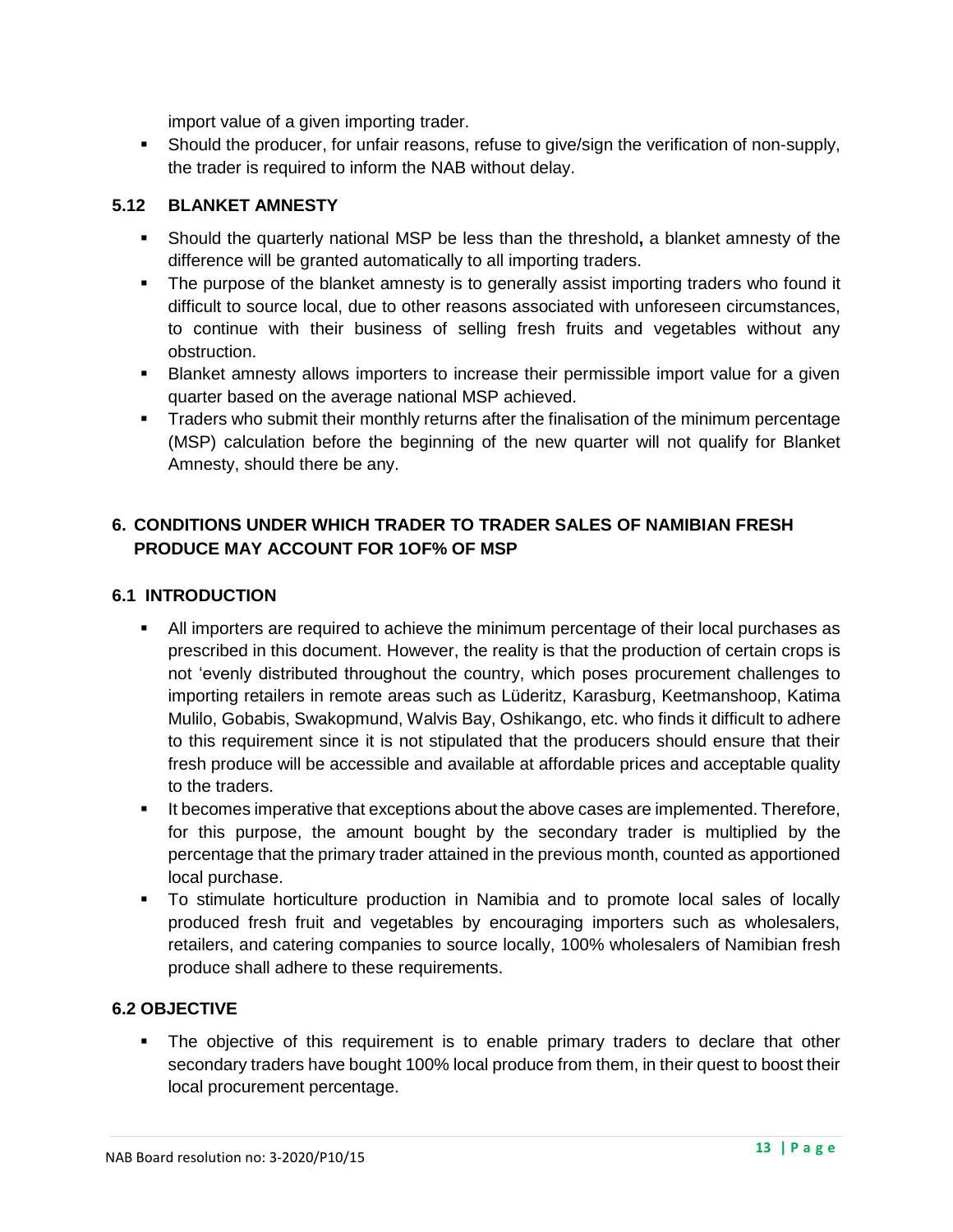#### <span id="page-13-0"></span>**6.3 THE CONDITIONS**

- Selling traders who want to be part of this arrangement would have to apply and get approval from the NAB. In their application will declare their undertaking and pledge commitment to the process. The purchasing of products from primary traders would be counted only once.
- This means that if a secondary trader declares to have bought 100% local produce from the primary trader, they cannot sell the same products to other traders as 100% local produce.

#### <span id="page-13-1"></span>**6.4 THE ON-WHOLESALER (100% NAMIBIAN PRODUCT)**

- Must have been a wholesaler for at least 12 months period, and must have achieved the MSP minimum percentage, including credits and amnesty, for at least the past 12 months.
- Must apply in writing to the NAB and must get approval in writing, before the sold product can be counted as 100% Namibian.
- Must undertake not to buy any 100% rated produce, i.e. she cannot do both wholesaling and purchase other 100% rated produce. From this follows that any Namibian produce can only be 'on wholesale once.
- Must undertake, in cases when she sells both 100% Namibian and imported fresh produce to the same trader, to issue separate invoices.
- The invoice for imported fresh produce must then be marked "100% imported".

## <span id="page-13-2"></span>**6.5 THE PROCESS**

- **•** The Primary Traders would write out invoices for such transactions, and file them accordingly.
- **•** Those invoices would have to be forwarded together with the regular monthly returns by the latest the tenth of the subsequent month, as is the normal procedure.
- **•** This would mean that if a certain trader has bought only 100% local produce from another trader, the purchase will be recorded as local as opposed to apportioned purchase whereby the amount bought by the retailer will be multiplied by the percentage that the primary trader attained in the previous month. This would allow the secondary trader to boost up his local percentage.
- Such invoices will be scrutinized by NAB through spot checks, to ensure that the invoices issued are in line with what the primary trader has procured from the producers.

#### <span id="page-13-3"></span>**6.6 MEASURES**

**•** Any irregularity would result in revoking such an arrangement (between the traders and NAB, and the local percentage granted to the secondary trader would be based only on the local percentage attained by a primary trader in the previous month.

#### <span id="page-13-4"></span>**6.7 LEVIES**

▪ No levies are payable on such secondary sales because the levy would have been paid already by the primary purchaser.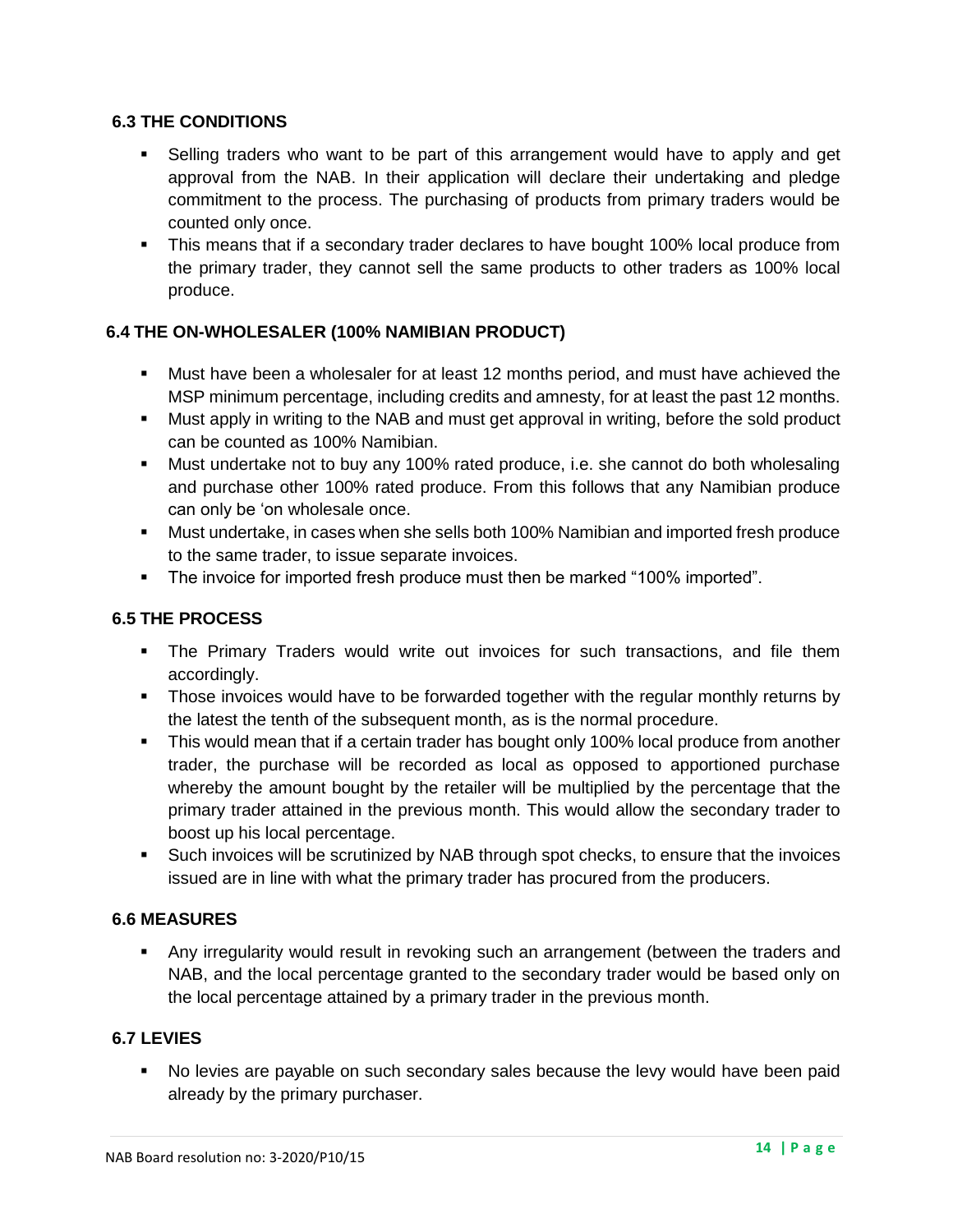## <span id="page-14-0"></span>**7. EYE-CATCHING DISPLAY OF NAMIBIAN FRESH PRODUCE IN STORES**

- The eye-catching display is a resolution of the Namibian Agronomic Board which requires all traders of fresh fruits and vegetables to display all Namibian produced fresh fruit and vegetables on their shelves especially for loose sale, for consumers to identify them as Namibian products when buying.
- **•** The packaged Namibian product or fresh produce which are already labelled "Product of Namibia" doesn't need to be identified with a poster as Namibian products, since they are already labelled as such on the packaging.
- **•** Traders who do not comply with this requirement will have their import permits withdrawn or not issued to them.
- The trader may use any labels, logo, or brand names of his/ her choice, as long as he/ she is permitted to use such specific logo, label, or brand name by the owners.

# <span id="page-14-1"></span>**8. SPECIAL CONTROLLED PRODUCTS SCHEME**

## <span id="page-14-2"></span>**8.1 INTRODUCTION**

- All special controlled products (as determined by the NAB) are subject to a close border period or import restriction when these products are locally available from producers both in terms of quality and quantity. The production of the special controlled products is monitored by NAB to inform the decision to either close the border for importation or not and is communicated to all traders monthly via email.
- The special import permit is issued for the products listed in table 1 monthly, separate from the mixed fruits and vegetable import permit.

#### <span id="page-14-3"></span>**8.2 DESCRIPTION**

**•** These rules and procedures are relevant for the application of Special Controlled Products Import Permits. The mixed fruit & vegetables, as well as special controlled products, forms part of the MSP rules.

## <span id="page-14-4"></span>**8.3 SPECIAL CONTROLLED PRODUCTS IMPORT PERMIT CONDITIONS**

- **.** If there is insufficient supply of the specific Namibian produced product, based on the NAB production forecast report, importers can request NAB to issue Special Controlled Products Import Permits to procure such quality and quantity of Special Controlled Product which is not available locally.
- **■** In months where the local supply of Special Controlled Product is predicted to be less than the estimates for that period, the Special Controlled Products Import Permit will be issued based on a pro-rata calculation.
- All producers are obliged to supply NAB with production information related to the production of the special controlled products monthly for the production forecast report.
- **•** Producers, who have not declared their exports shall not be issued with an export permit during the time of insufficient local supply of the specific special controlled products.
- NAB undertakes to monitor the production of all the special controlled products to manage close and open border periods.
- **•** During the time of sufficient local supply, the border will be closed for the importation of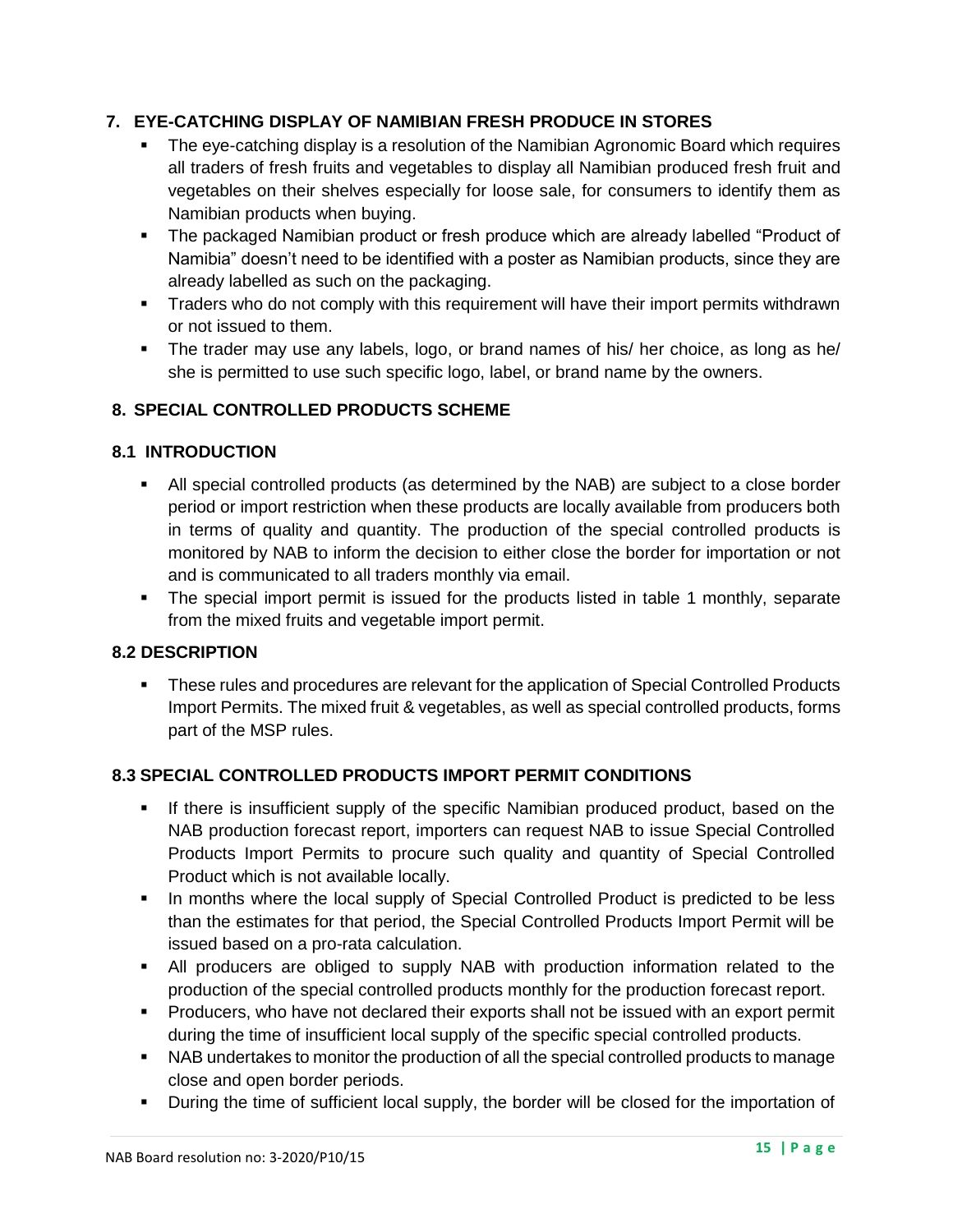such special controlled products.

- NAB will notify all the importers in writing before the border is closed for importation and such communication must be accompanied by the production forecast report for the special controlled products.
- For the general MSP, NAB undertakes to collect production data for the top monitored crops, apart from the special controlled products, and release production forecast reports monthly.
- When issuing a Special Controlled Products Import Permit to a trader, such trader's historical purchases and increase in demand will be considered together with the estimated and available locally produced produce. As the basis for calculation of the Special Controlled Products Import Permits, the historical use for the equivalent time during the preceding year plus estimated growth, less the locally available produce plus 10 percent. E.g. Historical demand in kg + the trader's growth estimate in kg predicted available local produce in  $kg =$  value in kg of import permit plus 10 %.
- When there is a shortage of specific types of Namibian-produced Special Controlled Products due to unforeseen circumstances, normal Ad-hoc Amnesty rules apply.
- **E** Actual quantities and values are captured on the Agricultural Marketing Information Database (AMID) from supplier invoices. The name of the product, tonnage/kg, grade, size, and value of a product should be visible on the invoices.
- **•** The original invoice should be attached, and the exclusion must be listed for example as "Zebra Butternuts" not just butternuts, or "Red Cabbage" not just cabbage.

#### <span id="page-15-0"></span>**8.4 INCLUSIONS \ EXCLUSIONS**

The following products are excluded from this scheme, and the importation of these exclusions listed below can be imported through the Mixed Fruits and Vegetable Import Permit.

#### **List of special controlled products: inclusions and exclusions**

**INCLUSIONS**: (Products Not allowed to be imported, only during the open border period) and only imported using the special import permit during the open border period.

**EXCLUSIONS:** (Products allowed to be imported with no restriction), and are imported using the mixed fruits and vegetable import permit.

| <b>Special</b><br><b>Controlled</b><br><b>Product</b> | <b>INCLUSIONS</b>                                                                                                                   | <b>EXCLUSIONS</b>                                                                                                                      |
|-------------------------------------------------------|-------------------------------------------------------------------------------------------------------------------------------------|----------------------------------------------------------------------------------------------------------------------------------------|
| <b>Beetroot</b>                                       | All types, size groups, and container<br>sizes of fresh, chilled, Whole or Cut<br>red-fleshed Beetroot, except the<br>"Exclusions". | Yellow, white, and golden fleshed Beetroot. All<br>frozen, dried, cooked and preserved beetroot<br>(Whole or Cut). Including Juice/Jam |
| <b>Butternut</b>                                      | All types, size groups, and container<br>sizes of fresh, chilled, Whole, or Cut<br>Butternut, except the "Exclusions".              | Zebra Butternut and Baby Butternut. All frozen,<br>dried, cooked, and preserved Butternuts (Whole<br>or Cut).                          |

Table 1: Special controlled products, inclusions, and exclusions.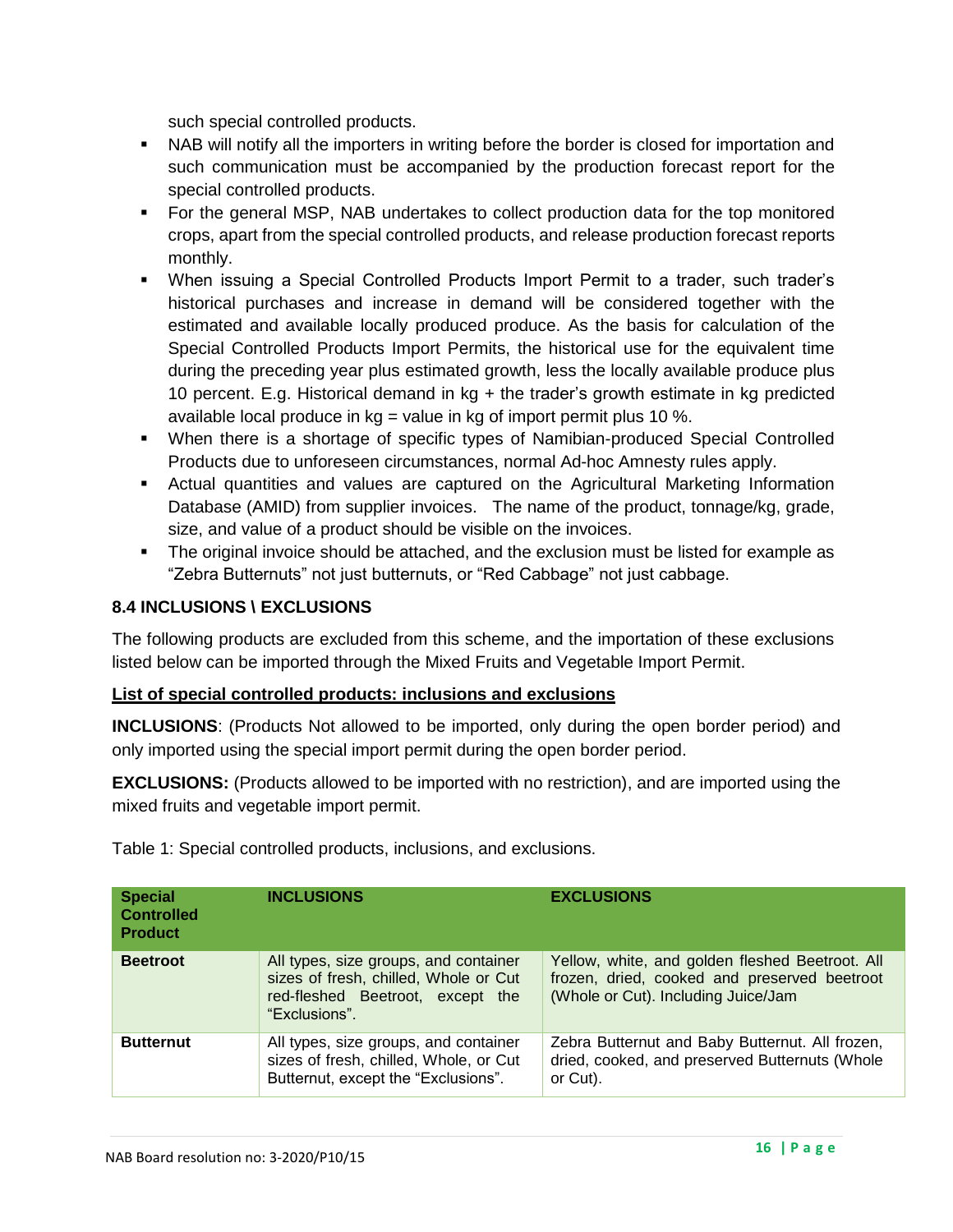| Cabbage                             | All types, size groups, and container<br>sizes of fresh, chilled, Whole, or Cut<br>Green<br>Cabbage,<br>except<br>the<br>"Exclusions".                                                      | Chinese cabbage, Baby Green Cabbage, Baby<br>Red Cabbage, Mixed Baby Red & Green<br>Cabbage, Large red cabbage, Savoy Cabbage.<br>All frozen, dried, cooked and preserved Cabbage<br>(Whole or Cut). |
|-------------------------------------|---------------------------------------------------------------------------------------------------------------------------------------------------------------------------------------------|------------------------------------------------------------------------------------------------------------------------------------------------------------------------------------------------------|
| Carrot                              | All types, size groups, and container<br>sizes of fresh, chilled, Whole or Cut<br>orange-fleshed Carrots, except the<br>"Exclusions".                                                       | Red, Purple, White, Black, and Yellow Fleshed<br>Carrots. All frozen, dried, cooked, and preserved<br>carrots (Whole or Cut). Including Juice Jam                                                    |
| <b>Colour Bell</b><br><b>Pepper</b> | All types, grades, size groups, and<br>container sizes of fresh, chilled,<br>Whole or Cut Colour Bell Peppers<br>(red and yellow) Single line or Robot<br>peppers, except the "Exclusions". | All Orange, Brown, Black, Purple, White Bell<br>Peppers Fresh, Chilled, Whole, or Cut. All<br>frozen, dried, cooked, and preserved Colour<br>Bell Peppers.                                           |
| <b>English</b><br><b>Cucumber</b>   | All types, size groups, and container<br>sizes of fresh, chilled, Whole, or Cut<br>Cucumber, except<br>English<br>the<br>"Exclusions".                                                      | Preserved English Cucumber, and other types of<br>cucumbers. All frozen, dried, cooked, and<br>preserved English Cucumber (Whole or Cut).                                                            |
| <b>Green Pepper</b>                 | All types, size groups, and container<br>sizes of fresh, chilled, Whole, or Cut<br>Green<br>Pepper,<br>the<br>except<br>"Exclusions".                                                       | All frozen, dried, cooked, and preserved Green<br>Pepper (Whole or Cut).                                                                                                                             |
| <b>Gem Squash</b>                   | All types, size groups, and container<br>sizes of fresh, chilled, Whole or Cut<br>Squash,<br>the<br>Gem<br>except<br>"Exclusions".                                                          | All frozen, dried, cooked, and preserved Gem<br>Squash (Whole or Cut).                                                                                                                               |
| <b>Lettuce</b>                      | All types, grades, size groups, and<br>container sizes of fresh, chilled,<br>Whole or Cut light green/green<br>Iceberg Lettuce as called Head<br>Lettuce, except the "Exclusions".          | All Butterhead, Leafy, or Stem types of Lettuce<br>of any colour. All frozen, dried, cooked, and<br>preserved Lettuce (Whole or Cut) of any colour<br>and shape.                                     |
| Onion                               | All types, size groups, and container<br>sizes of fresh, chilled, Whole or Cut<br>Onion, except the "Exclusions".                                                                           | White Salad Onions, Spring<br>Onions, Red<br>Onions. All frozen, dried, cooked, and preserved<br>Onions (Whole or Cut).                                                                              |
| <b>Potato</b>                       | All types, size groups, and container<br>sizes of fresh, chilled, Whole or Cut<br>Potato Irish, except the "Exclusions".                                                                    | Washed white "loose sell" and or "pre-pack"<br>types of potato; Washed baby potato. Red<br>fleshed potatoes. All frozen, dried, cooked, and<br>preserved Irish Potato (Whole or Cut).                |
| <b>Pumpkin</b>                      | All types, size groups, and container<br>sizes of fresh, chilled, Whole or Cut<br>Pumpkin, except the "Exclusions".                                                                         | All frozen, dried, cooked, and preserved<br>Pumpkin. All decorative types of Pumpkin.                                                                                                                |
| <b>Spinach</b>                      | All types, grades, size groups, and<br>container sizes of fresh, chilled,<br>Whole or Cut Spinach except the<br>"Exclusions".                                                               | Baby Spinach, coloured spinach, and all frozen<br>and processed Spinach such as dried, cooked,<br>and preserved spinach.                                                                             |
| <b>Sweet Potato</b>                 | All types, size groups, and container<br>sizes of fresh, chilled, Whole or Cut<br>Potato,<br>Sweet<br>except<br>the<br>"Exclusions".                                                        | Yellow/Cream fleshed Sweet potato (Zambian<br>type), Purple Sweet Potato. All frozen, dried,<br>cooked, and preserved Sweet Potato (Whole or<br>Cut).                                                |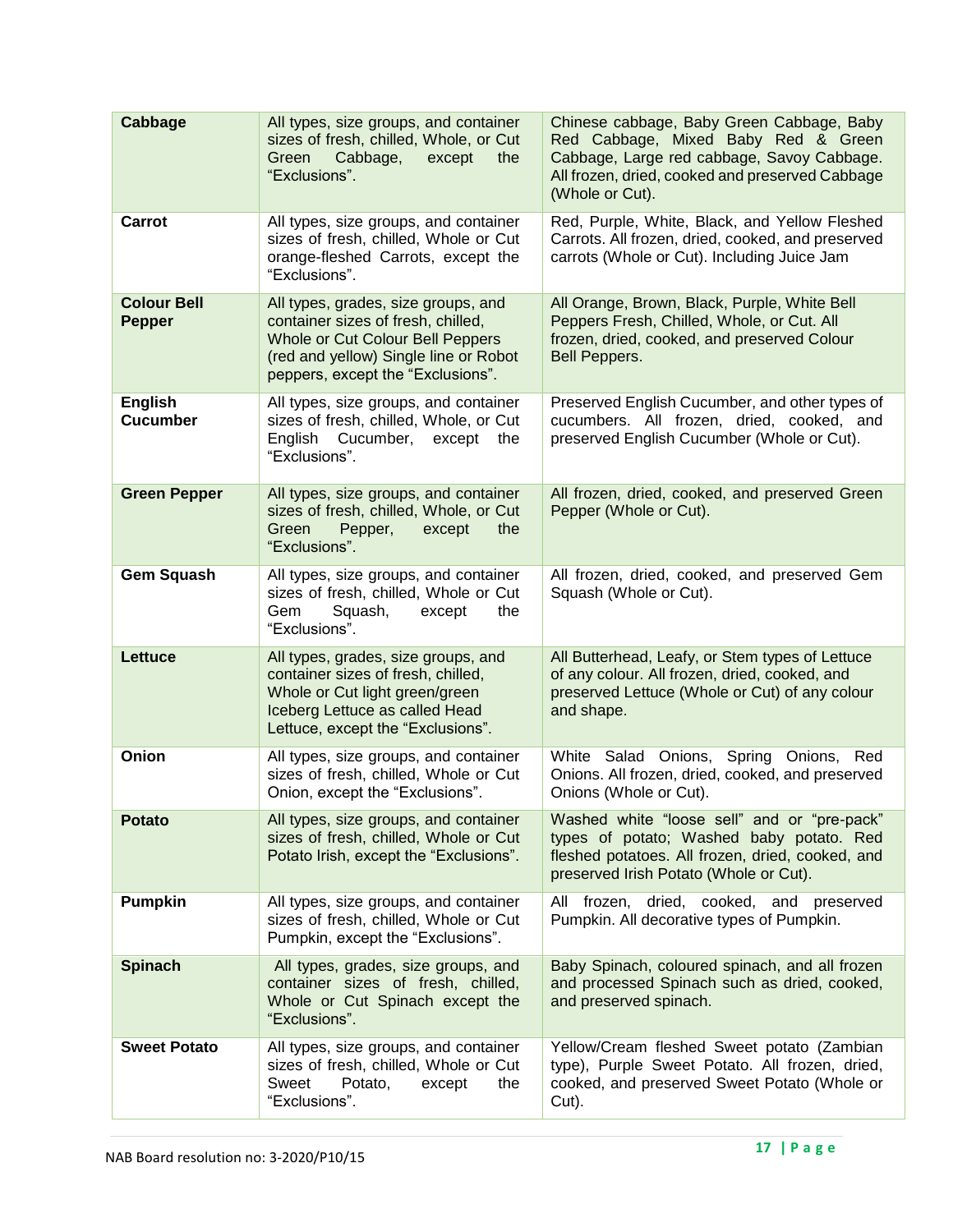| <b>Sweet Melon</b> | All types, size groups, and container<br>sizes of fresh, chilled, Whole or Cut<br>Sweet Melon, except<br>the<br>"Exclusions".                            | All Sweet melon Juices and Jam.                                                                                                                                                                                                              |
|--------------------|----------------------------------------------------------------------------------------------------------------------------------------------------------|----------------------------------------------------------------------------------------------------------------------------------------------------------------------------------------------------------------------------------------------|
| Sweetcorn          | All types, grades, size groups, and<br>container sizes of fresh, chilled,<br>Whole or Cut red-fleshed Yellow<br>Sweetcorn, except the "Exclusions".      | White and Mixed Colour Sweetcorn. All frozen,<br>dried, cooked and preserved Sweetcorn (Whole<br>or Cut) of any colour.                                                                                                                      |
| Tomato             | All types, size groups, and<br>container sizes of fresh, chilled,<br>Whole or Cut Tomato (Round and<br>Tomato),<br>the<br>Jam<br>except<br>"Exclusions". | -All Small size-types of tomatoes, i.e. Cherry,<br>Cocktail, Bacio, Romanita, Rigoletto, Medley<br>mix, etc. All colours or shapes. All frozen,<br>cooked, preserved, and dried tomatoes (Whole<br>or Cut). Including Juice Jam Sauce Paste. |
| Watermelon         | All types, size groups, and container<br>sizes of fresh, chilled, Whole or Cut<br>Watermelon,<br>except<br>the<br>"Exclusions".                          | All Watermelon Juices and Jam.                                                                                                                                                                                                               |

## <span id="page-17-0"></span>**9. PRO-RATA BORDER CLOSURE BASED ON ONE OR TWO PRODUCERS**

For the border to be closed for one or two producers having the same products, the following measures shall apply:

- There must be sufficient volumes of the product to cater to both the formal and informal market demand across the country during the entire close border periods. Such estimated volumes of the specific product must be accurate and ready to be delivered to the market.
- **The producers must ensure that there are logistics in place to supply such products across** the country, however, this must be coordinated by both producers and traders, including other distributors and AMTA Hubs. In cases where a producer fails to make logistical arrangements for the products to be delivered to the market, the NAB will consider opening the border for imports as a last resort.
- The products must be priced fairly by such producers. To avoid the pricing of products when one or two producers are having the same product during the close border period, traders should notify the NAB immediately. The NAB will investigate complaints of overpricing by producers by looking at the past five (5) year average producers' price of the same product for the corresponding period to determine whether such price is outside the norm. The average production cost price and the weekly price monitoring reports will also be taken into consideration during the investigation and decision-making process.
- **•** Should the producer's price be found to be outside the norm of fair pricing, the NAB will first engage the concerned producer/s to reduce the price and if the producer/s fails to adhere, importers shall be allowed to import such a product for the benefit of the end consumer on the principles of pro-rata imports.

# <span id="page-17-1"></span>**10. RULES REGARDING TRADING PRODUCERS AND PRODUCING TRADERS IN THE IMPLEMENTATION OF THE CLOSE BORDER PERIODS FOR SPECIAL CONTROLLED PRODUCTS**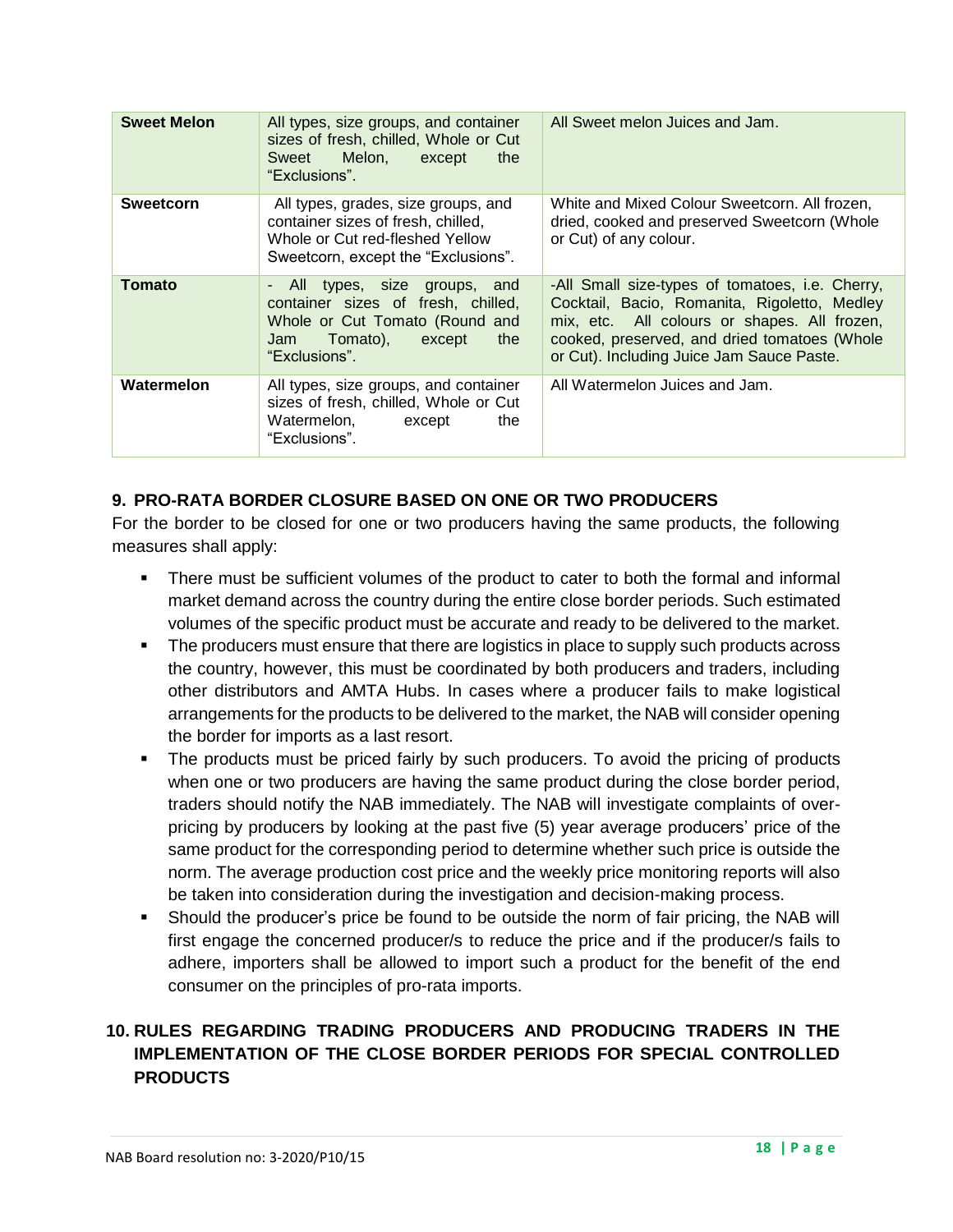- **•** The expected production tonnage of the specific special controlled products from such trading producers or producing traders shall not form part of the decision-making for the closing of the border for the importation of such products.
- **■** However, the tonnage of special controlled products specifically produced for other traders based on an existing growing program shall be taken into consideration when deciding on the close border period, provided there is a written growing program submitted to the NAB before the closure of the border for the importation of the special controlled product concerned.
- When completing the expected production data collection forms, both the trading producer and producing trader shall separate the tonnage of the special controlled products produced specifically for their trading out of the tonnage meant to be supplied to other traders in fulfillment of the growing program.
- **EXT** These rules only apply to trading producers and producing traders' scenarios, whereby one or more of the directors of the producing entity is also part of the registered trading or producing entity.

# <span id="page-18-0"></span>**11. INCENTIVES AND REWARDS**

## <span id="page-18-1"></span>**11.1 MSP INCENTIVES**

- Permit holders can collect "credits" during a permit period to be utilized during a future permit period. Only credits collected during the foregoing twelve months will be valid.
- Credits imply percentage points over and above the set minimum percentage of purchases locally bought.
- To encourage exports, the committee also recommended that an export incentive of 1.25 of the total value of the horticultural products exported by traders should be introduced to encourage export traders, and such exports will contribute to the secondary MSP, as is currently the case.

## <span id="page-18-2"></span>**11.2 REWARDS**

- Both horticulture traders and producers shall be rewarded during the National Horticulture Day (NHD), an event to be held each year by the NAB.
- **•** The National Horticulture Day shall be rotated between the winning horticulture producer categories and the event shall be hosted in the production area of the winning producer and traders shall also be rewarded during the same event.
- **•** Prizes may be in monetary value or a certificate for winners, while runners-up may be awarded a certificate only based on the availability of funds.

## **11.3 HORTICULTURE IMPORTING TRADERS**

- The MSP% performance of all active importing traders shall be evaluated at the end of each financial year based on different categories as below. The winners and runners-up shall be awarded during the National Horticulture Day which is normally held in September each year.
- **The evaluation shall be based on a financial year i.e. April to March each year.**
- **Traders shall be classified into five different categories, according to the annual turnover**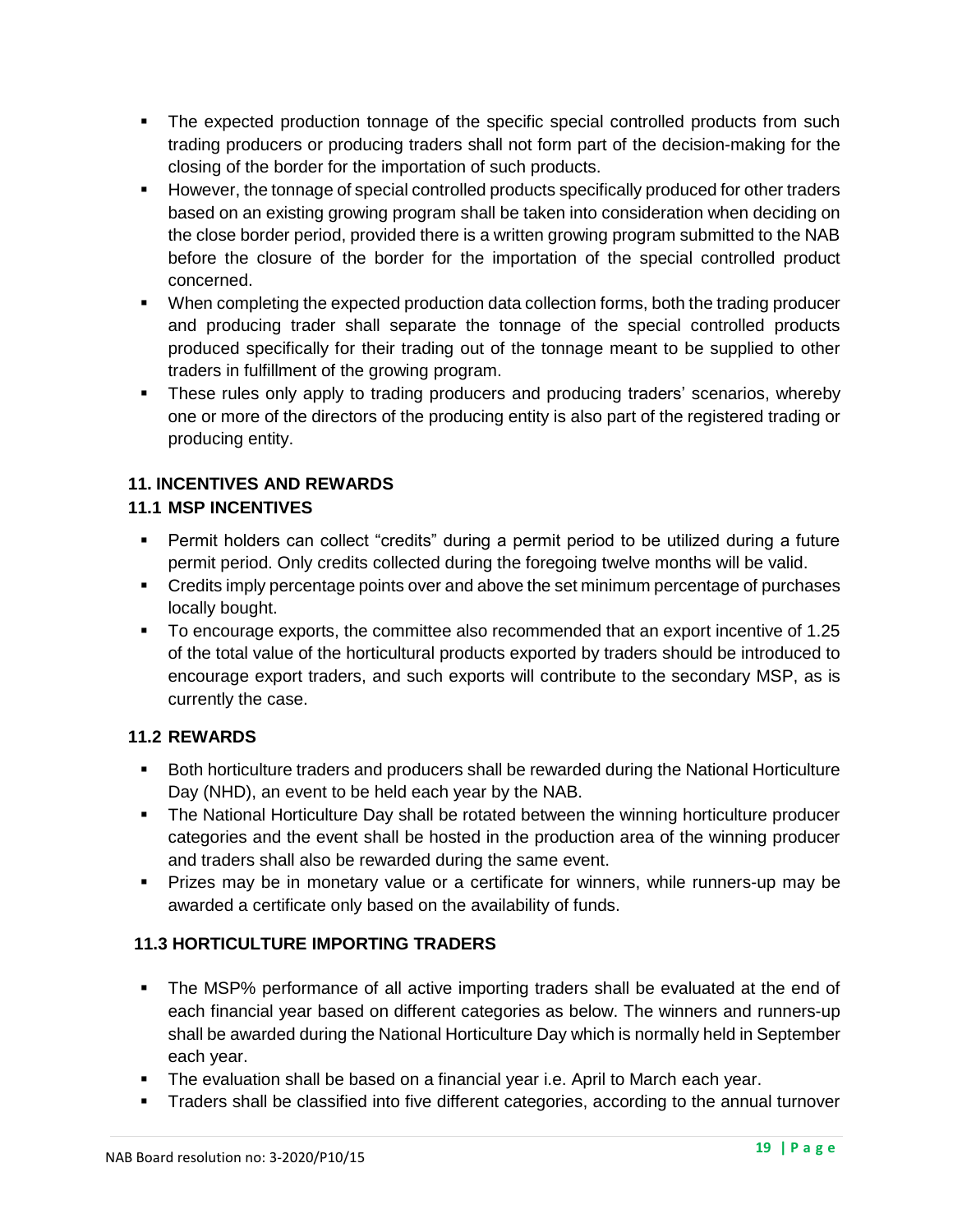in monetary value:

- A. **Small category** = Less than or equals N\$2,000,000.
- B. **Medium category** = Greater than N\$2,000 000 less than or equals to N\$8 000 000.
- C. **Large category** = Greater than N\$8 000 000 but less than or equals N\$14 000 000.
- D. **Very Large category** = Greater than N\$14 000 000 but less than or equals to N\$25 000 000.
- E. **Mega category** = Greater than or equals to N\$25 000 000.
- **The evaluation and selection of winners and runner ups shall be done by NAB by June each year, based on the criteria outlined or requirements outlined below:** 
	- Must be registered as an importing trader with the NAB.
	- Must be importing and purchasing locally produced fresh produce.
	- Must score the highest MSP % (Adhoc amnesty + credits inclusive) in a financial year, to qualify as a winner or second-highest to qualify as a runner up in that applicable category.
	- Must be in good standing with NAB Finance Division in terms of the statutory levies of not more than 30 days' account age.
	- Must not have any fine or case related to smuggling of imported products or failure to comply with MSP/ Permit rules.
	- Must undertake to submit monthly returns on time and in a format provided by NAB.
	- Must actively participate in horticulture area committees of traders.

# **11.4 HORTICULTURE PRODUCER**

- **•** The winning and runner-up producers from each category shall be evaluated, selected, and awarded during the National Horticulture Day. Each horticulture area committee shall nominate at least two producers to compete in one of the following categories:
	- A. **Small scale Emerging horticulture producer** = 0.5 ha to 5ha
	- B. **Medium-scale horticulture producer** = 5ha to 30ha
	- C. **Large scale horticulture producer** = 30ha and above
- **■** Each Horticulture Producer Area Committee shall nominate members to participate in the different categories of the competition. A checklist will be used to evaluate the nominated producers from each category, and the checklist shall include questions related to production, marketing, general farm management, and involvement in societal activities.
- **•** The evaluation scale will be as follows:  $5 -$  Excellent;  $4 -$  Very good;  $3 -$  Good;  $2 -$ Satisfactory; 1 – Poor based on the checklist. The evaluation team shall be composed of representatives from different stakeholders within the horticulture industry.
- **The evaluation of the nominees shall always take place in June each year. The Winner and runner up from each category shall be selected by the evaluation team based on the outcome of the field visits and the reward requirements below:**
	- Must be registered as a producer of horticultural products.
	- Must actively participate in horticulture area committees of producers.
	- Must be in good standing with NAB Finance Division in terms of the statutory levies,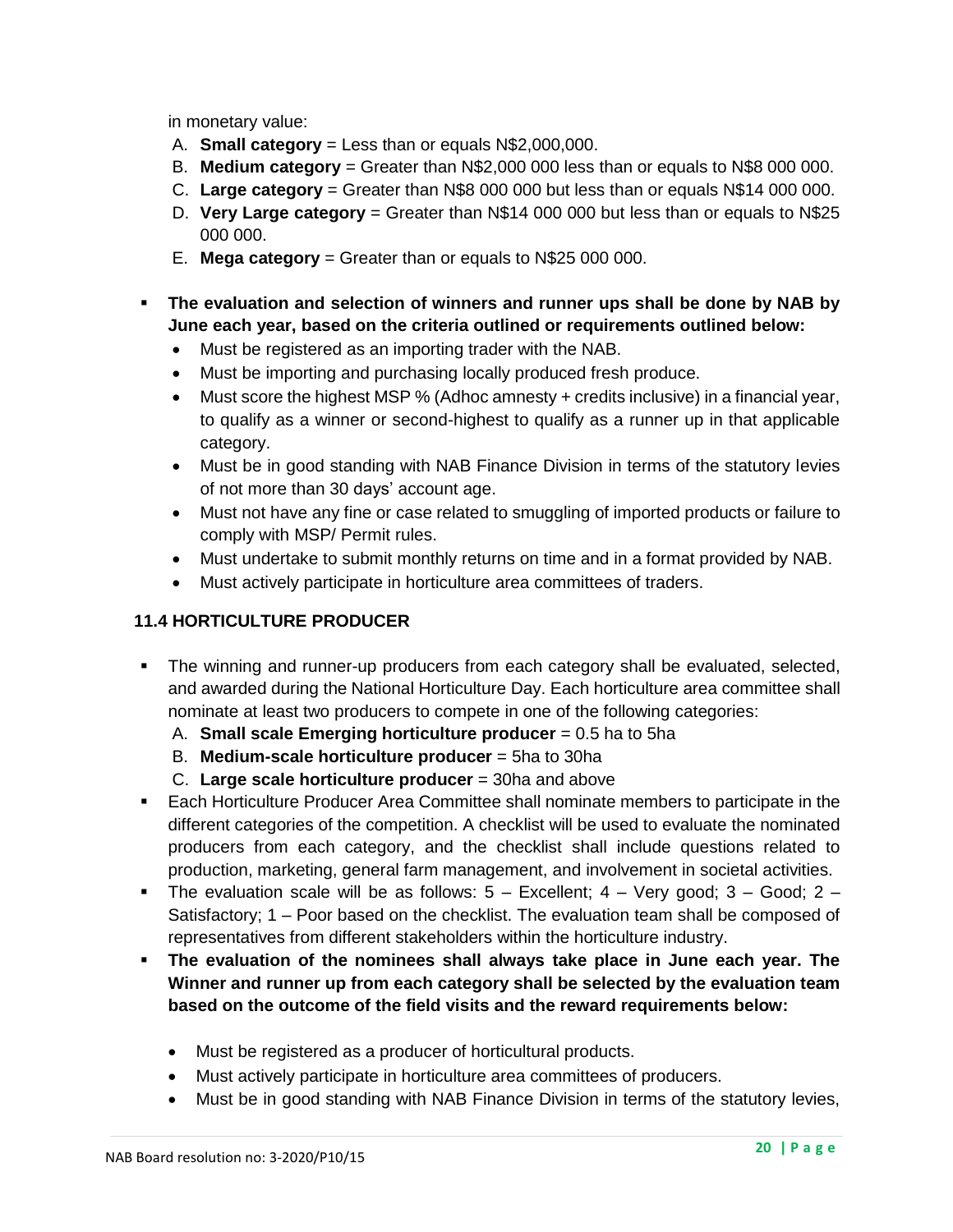with accounts not older than 30 days.

- Must submit the expected production to NAB regularly or as requested.
- Nominees shall be selected by the horticulture area committee member in the respective horticulture production areas.
- Nominees shall also be evaluated or assessed by a team of experts based on a checklist of general crop production, marketing, and general farm management, as well as participation in community activities.

#### <span id="page-20-0"></span>**12. OFFENCES AND PENALTIES**

#### **12.1 MEASURES REGARDING TRANSGRESSION**

- 12.1.1 Any person violating the MSP regulations shall be penalised in line with the nature of the offense and the validity period of the penalty, as outlined in table 1.
- 12.1.2 The warning shall indicate the nature of the offense, applicable penalty, implications if further offenses are committed by the offender, and validity of the penalty. The offender shall sign the warning acknowledging receipt there-off.
- 12.1.3 The first written warning shall be valid for three (3) months, and this is in case of a minor offense.
- 12.1.4 The second written warning shall be valid for six (6) months, and this is in case of a serious offense. In terms of Major offenses, the Board has the right to blacklist/ suspend the registration of any person violating these regulations until there is compliance or for a period not exceeding twelve (12) months.
- 12.1.5 All warnings, suspension, and blacklist notices shall be signed off by the NAB CEO.
- 12.1.6 All offenses shall first be investigated by the NAB before the issuance of any penalty and the investigation report shall be used by the NAB as evidence, should there be a dispute.

#### **Table 1: Offenses and penalties schedule.**

|    | <b>Nature of Offense</b>                                    | <b>Penalty</b>  | <b>Penalty</b>    | <b>Penalty</b>                                                                                                  |
|----|-------------------------------------------------------------|-----------------|-------------------|-----------------------------------------------------------------------------------------------------------------|
|    |                                                             | (Minor Offense) | (Serious Offense) | (Major Offense)                                                                                                 |
|    | Offenses and penalties related to registration or licensing |                 |                   |                                                                                                                 |
| a. | Falsifying or forging registration<br>documents             |                 |                   | Reject registration<br>application/<br>Documents and<br>blacklist the<br>applicant, and report<br>to the police |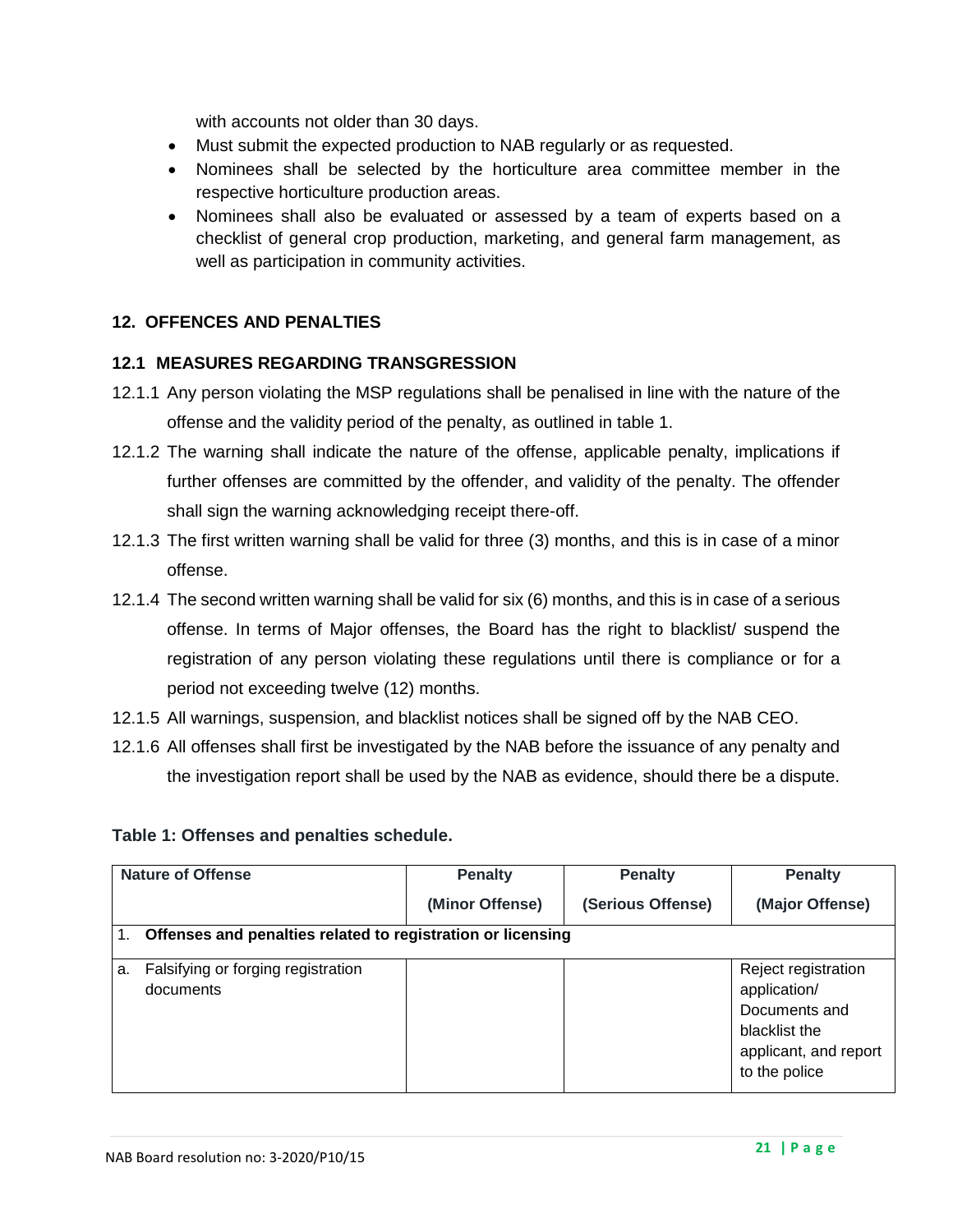| b. | Providing false information relating                                                  |                                   | Final written warning,           | Suspend registration, |
|----|---------------------------------------------------------------------------------------|-----------------------------------|----------------------------------|-----------------------|
|    | to production, processing, storage,                                                   |                                   | and request for                  | and/ or blacklist the |
|    | and marketing of controlled                                                           |                                   | corrective action.               | client.               |
|    | products.                                                                             |                                   |                                  |                       |
| c. | Production and Trading of                                                             |                                   | Final written warning            | Suspend operations    |
|    | horticultural products without a valid                                                |                                   | plus obtain a license/           | until such time when  |
|    | NAB license or certificate/ card of                                                   |                                   | certificate/ card within         | there is compliance,  |
|    | registration.                                                                         |                                   | the prescribed time              | and where             |
|    |                                                                                       |                                   | frame.                           | applicable confiscate |
|    |                                                                                       |                                   |                                  | the product.          |
| 2. | Offenses and penalties related to submission of specified information or returns      |                                   |                                  |                       |
| a. | Failure to provide the NAB with                                                       | First written warning             | Final written warning            | Suspend registration  |
|    | specified information or returns in a                                                 |                                   | and<br>in<br>case<br>οf          | for a specified       |
|    | specified<br>manner<br>and<br>at<br>the                                               |                                   | importing<br>traders             | period, or until such |
|    | specified time.                                                                       |                                   | suspend<br>Import                | time when there is    |
|    |                                                                                       |                                   | permits until there is           | compliance.           |
|    |                                                                                       |                                   | compliance                       |                       |
| b. | Falsification of information related to                                               |                                   |                                  | Suspend registration  |
|    | returns/ invoices submitted to the                                                    |                                   |                                  | for a specified       |
|    | NAB.                                                                                  |                                   |                                  | period, or until such |
|    |                                                                                       |                                   |                                  | time when there is    |
|    |                                                                                       |                                   |                                  | compliance.           |
|    |                                                                                       |                                   |                                  |                       |
| 3. | Offenses and penalties related to interfering with the operations of the NAB official |                                   |                                  |                       |
| а. | Obstructing, hindering, or delaying a                                                 | First written warning             | Final written warning            | Suspend registration  |
|    | NAB official from performing his/ her                                                 |                                   |                                  |                       |
|    | duties in terms of the MSP rules and                                                  |                                   |                                  |                       |
|    | procedures.                                                                           |                                   |                                  |                       |
| b. | Refusing to answer any duty-related                                                   | First written warning             | Final written warning            | Suspend registration  |
|    | questions from the NAB official,                                                      |                                   |                                  |                       |
|    | without any reasonable cause.                                                         |                                   |                                  |                       |
| c. | Removing, tampering, destroying, or                                                   |                                   | Final written warning            | Suspend registration  |
|    | making an alteration to anything                                                      |                                   |                                  |                       |
|    | seized by the NAB official in the                                                     |                                   |                                  |                       |
|    | exercise of his or her powers in                                                      |                                   |                                  |                       |
|    | terms of the MSP rules and                                                            |                                   |                                  |                       |
| 4. | procedures.<br>Offenses and penalties related to levies/ fees                         |                                   |                                  |                       |
|    |                                                                                       |                                   |                                  |                       |
| а. | Outstanding levies/ fees over 60                                                      | Over 60 days in                   | Over 60 days in                  | Over 120 days plus    |
|    | days plus.                                                                            | arrear with levies/               | arrear with levies/              | in arrear: Suspend    |
|    |                                                                                       | fees: Issue First                 | fees: Issue a Final              | registration and      |
|    |                                                                                       | Written Warning                   | Written Warning and              | handover to the       |
|    |                                                                                       |                                   |                                  |                       |
|    |                                                                                       | and Suspend import                | Suspend import                   | lawyers.              |
|    |                                                                                       | permits until such                | permits until such               |                       |
|    |                                                                                       | time when there is<br>compliance. | time when there is<br>compliance |                       |